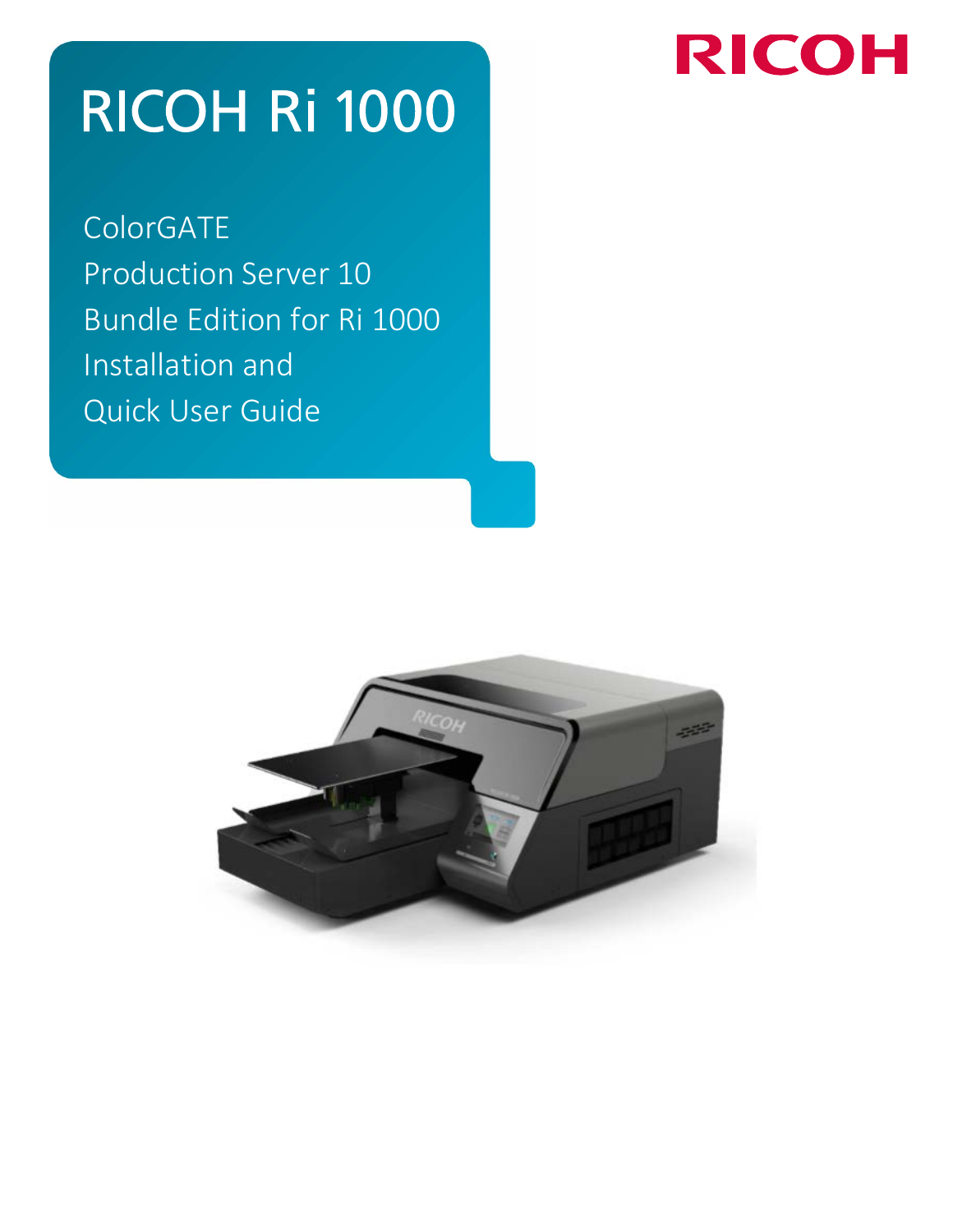# <span id="page-1-0"></span>TABLE OF CONTENTS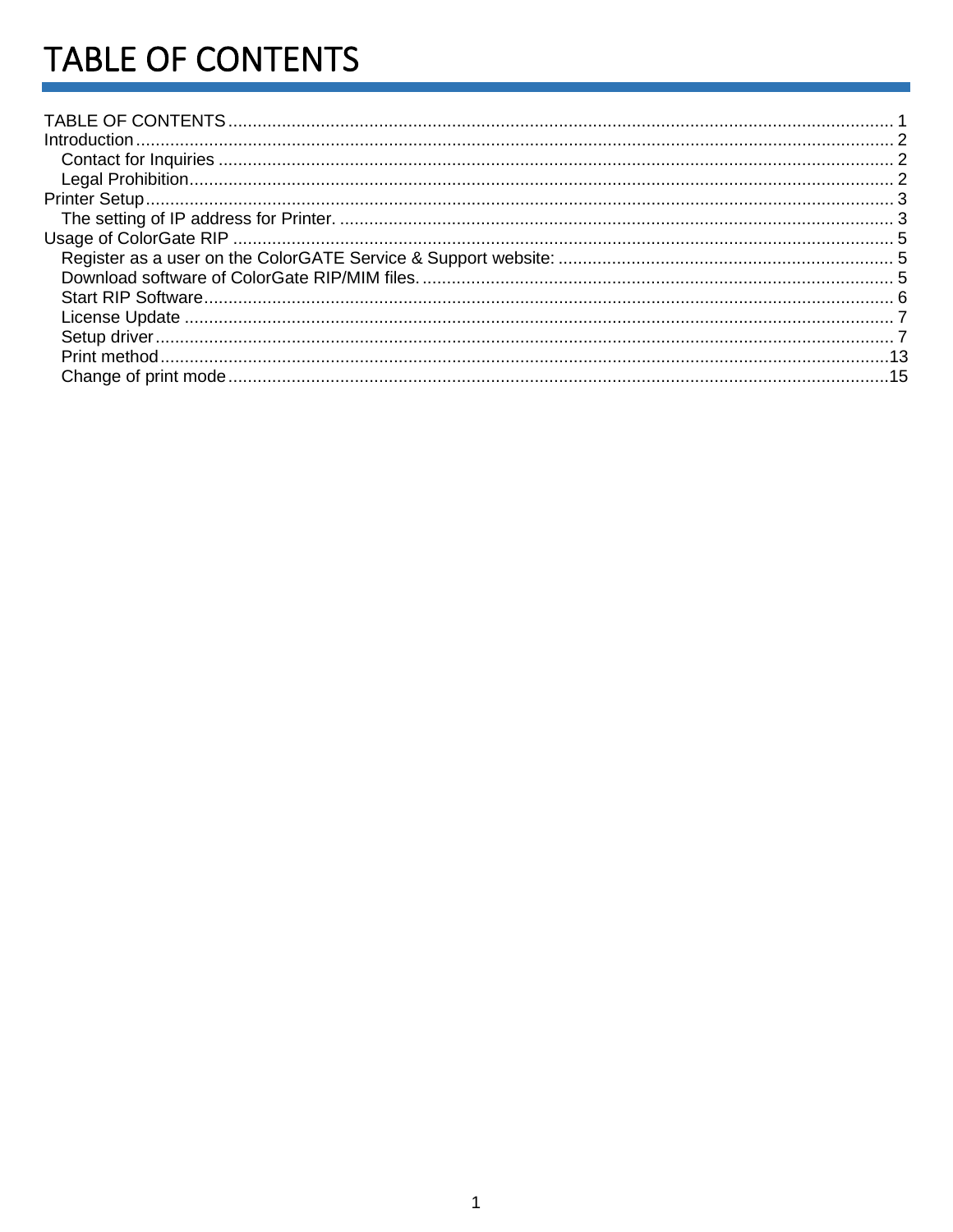# <span id="page-2-0"></span>Introduction

This manual explains setup the basing usage of ColorGate RIP bundle edition for RICOH Ri 1000. Fore more information about usage of RIP software, see the manuals supplied RIP software.

### <span id="page-2-1"></span>Contact for Inquiries

AnaJet, Inc. TEL: 1-877-626-2538 Mail: info@anajet.com Weekdays, 8am - 4pm PST 1100 Valencia Ave. Tustin, CA 92780

### <span id="page-2-2"></span>Legal Prohibition

Do not copy or print any item for which reproduction is prohibited by law.

Copying or printing the following items is generally prohibited by local law: bank notes, revenue stamps, bonds, stock certificates, bank drafts, checks, passports, driver's licenses. The preceding list is meant as a guide only and is not inclusive. We assume no responsibility for its completeness or accuracy. If you have any questions concerning the legality of copying or printing certain items, consult with your legal advisor.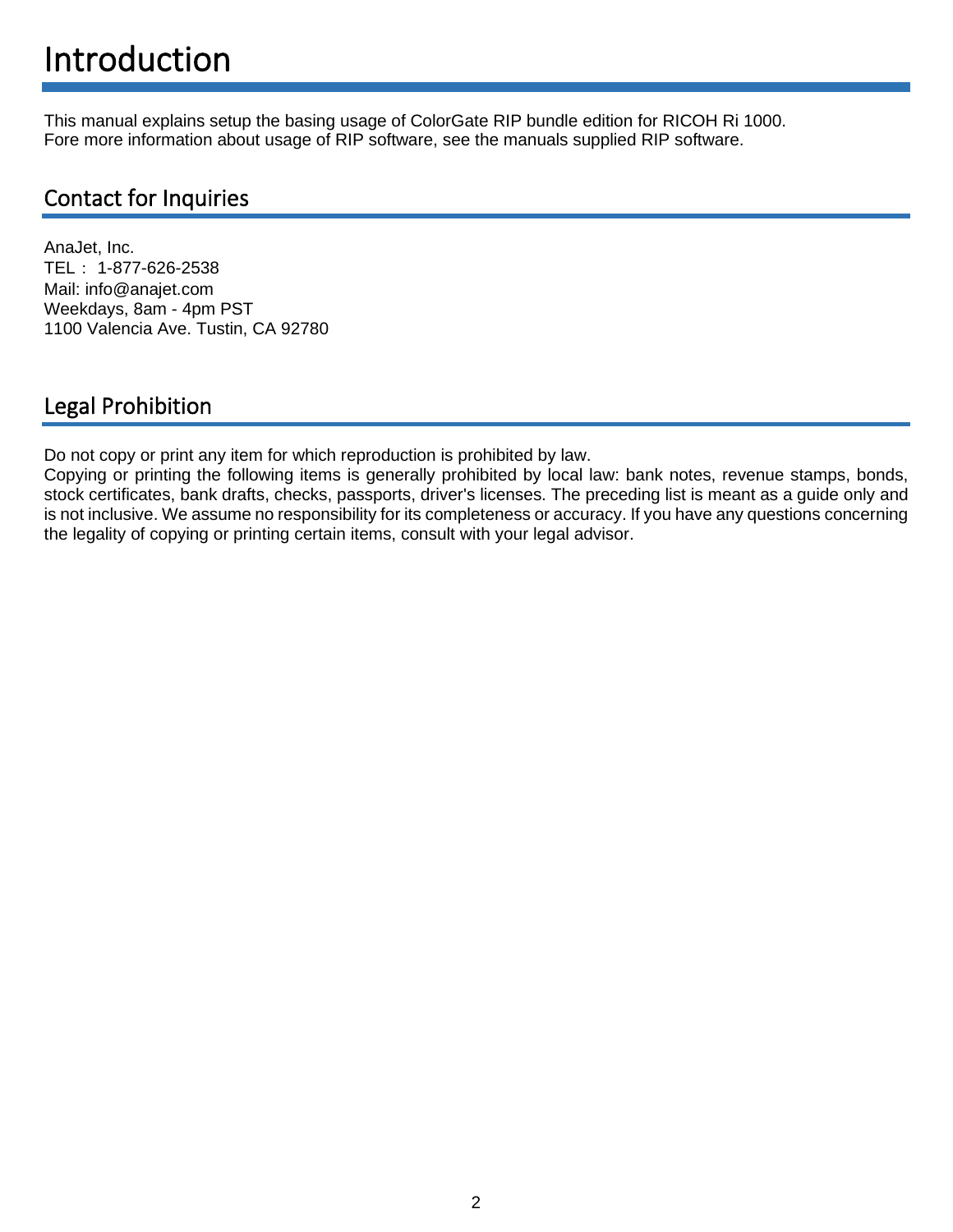<span id="page-3-1"></span><span id="page-3-0"></span>

|    | Setting the IP address for the printer. |                                             |                                                      |                                                                                                            |                |                                                                                         |                                                                                                            |
|----|-----------------------------------------|---------------------------------------------|------------------------------------------------------|------------------------------------------------------------------------------------------------------------|----------------|-----------------------------------------------------------------------------------------|------------------------------------------------------------------------------------------------------------|
|    |                                         |                                             |                                                      |                                                                                                            |                |                                                                                         |                                                                                                            |
|    |                                         |                                             |                                                      | The setting method of IP address for Printer are two patterns.                                             |                |                                                                                         |                                                                                                            |
|    |                                         |                                             |                                                      |                                                                                                            |                | Case1: For connecting directly to the printer from a PC that is not parts of a network. |                                                                                                            |
|    |                                         | Case2: For a DYNAMIC setup                  |                                                      |                                                                                                            |                |                                                                                         |                                                                                                            |
|    |                                         |                                             |                                                      |                                                                                                            |                |                                                                                         |                                                                                                            |
|    |                                         |                                             |                                                      |                                                                                                            |                | Case1: For connecting directly to the printer from a PC that is not parts of a network. |                                                                                                            |
|    |                                         |                                             | [Confirm IP address of your PC]                      |                                                                                                            |                |                                                                                         |                                                                                                            |
| 1. |                                         |                                             |                                                      | Open the command prompt dialogue box on your PC.                                                           |                |                                                                                         |                                                                                                            |
|    |                                         |                                             |                                                      |                                                                                                            |                |                                                                                         |                                                                                                            |
|    | ᇡ                                       |                                             | ⊕                                                    |                                                                                                            | Filters $\vee$ |                                                                                         |                                                                                                            |
|    | Best match                              |                                             |                                                      |                                                                                                            |                |                                                                                         |                                                                                                            |
| ⋒  |                                         |                                             |                                                      |                                                                                                            |                |                                                                                         |                                                                                                            |
|    |                                         |                                             | <b>Command Prompt</b>                                |                                                                                                            |                |                                                                                         |                                                                                                            |
| 凹  |                                         | Desktop app                                 |                                                      |                                                                                                            |                |                                                                                         |                                                                                                            |
|    | $A_{max}$                               |                                             |                                                      |                                                                                                            |                |                                                                                         |                                                                                                            |
|    |                                         |                                             |                                                      |                                                                                                            |                |                                                                                         |                                                                                                            |
| 2. |                                         |                                             |                                                      | Type IPCONFIG in the first line in the command prompt                                                      |                |                                                                                         |                                                                                                            |
|    | <b>Command Prompt</b>                   |                                             |                                                      |                                                                                                            |                |                                                                                         |                                                                                                            |
|    |                                         |                                             | Microsoft Windows [Version 10.0.17134.81]            |                                                                                                            |                |                                                                                         |                                                                                                            |
|    |                                         |                                             | (c) 2018 Microsoft Corporation. All rights reserved. |                                                                                                            |                |                                                                                         |                                                                                                            |
|    |                                         | C:\Users\jmanzan <mark>o&gt;ipconfig</mark> |                                                      |                                                                                                            |                |                                                                                         |                                                                                                            |
|    |                                         |                                             |                                                      |                                                                                                            |                |                                                                                         |                                                                                                            |
|    |                                         |                                             |                                                      |                                                                                                            |                |                                                                                         |                                                                                                            |
|    |                                         |                                             |                                                      |                                                                                                            |                |                                                                                         |                                                                                                            |
|    |                                         |                                             |                                                      |                                                                                                            |                |                                                                                         |                                                                                                            |
|    |                                         |                                             |                                                      |                                                                                                            |                |                                                                                         |                                                                                                            |
| 3. |                                         |                                             |                                                      |                                                                                                            |                |                                                                                         | In the Ethernet Adapter Ethernet section, use the IP address but change the last 3 digits to a number that |
|    |                                         |                                             | and will assign 169.254.248.174 to the printer       |                                                                                                            |                |                                                                                         | will be unique to the printer and the Subnet Mask. In the example below, we took the 169.254.248.172       |
|    |                                         |                                             |                                                      |                                                                                                            |                |                                                                                         |                                                                                                            |
|    |                                         | Ethernet adapter Ethernet:                  |                                                      |                                                                                                            |                |                                                                                         |                                                                                                            |
|    |                                         |                                             | Connection-specific DNS Suffix . :                   |                                                                                                            |                |                                                                                         |                                                                                                            |
|    |                                         |                                             |                                                      | Link-local IPv6 Address 1880::fd62:86a1:6204:f8ac%10<br>Autoconfiguration IPv4 Address. .: 169.254.248.172 |                |                                                                                         |                                                                                                            |
|    |                                         |                                             | Subnet Mask 255.255.0.0<br>Default Gateway :         |                                                                                                            |                |                                                                                         |                                                                                                            |
|    |                                         |                                             |                                                      |                                                                                                            |                |                                                                                         |                                                                                                            |
|    |                                         |                                             |                                                      |                                                                                                            |                |                                                                                         |                                                                                                            |
|    |                                         |                                             |                                                      |                                                                                                            |                |                                                                                         |                                                                                                            |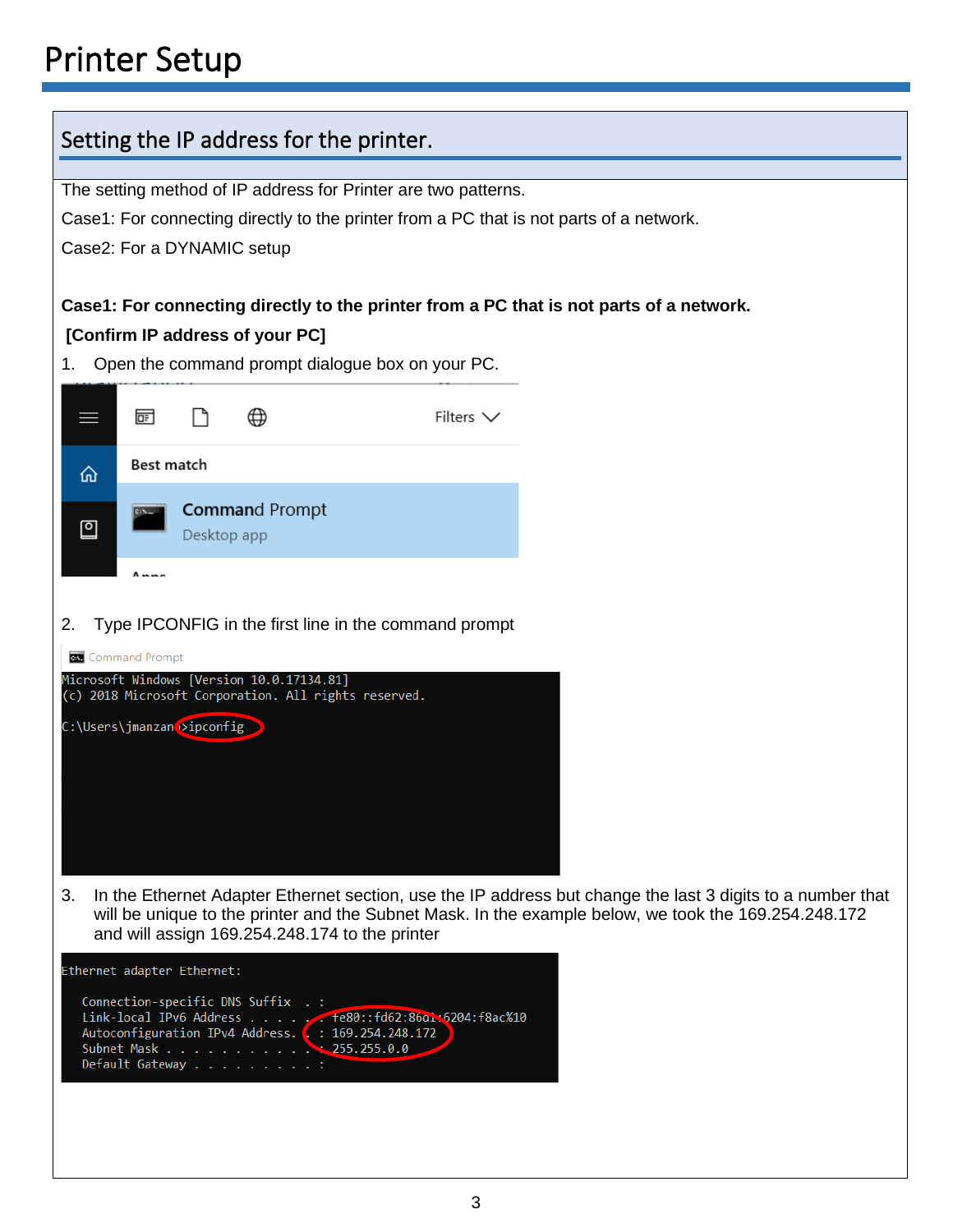

#### **Case2: For a DYNAMIC setup**

- 1. Enable the DHCP as shown below to add the printer to an existing network.
- And Check the assigned **IP ADDRESS**.

| <b>O</b> Ready |                    | 26.0°C / 24.2%              |  |  |  |  |  |
|----------------|--------------------|-----------------------------|--|--|--|--|--|
|                | <b>IP Address</b>  |                             |  |  |  |  |  |
|                | <b>IP ADDRESS</b>  | 96<br>215<br>165<br>57<br>H |  |  |  |  |  |
|                | <b>SUBNET MASK</b> | F.                          |  |  |  |  |  |
| <b>INK</b>     | <b>GATEWAY</b>     | ř,<br>k.<br>i.              |  |  |  |  |  |
|                | <b>DHCP</b>        | <b>ENABLE</b>               |  |  |  |  |  |
|                | <b>CHANGE</b>      | <b>RETURN</b>               |  |  |  |  |  |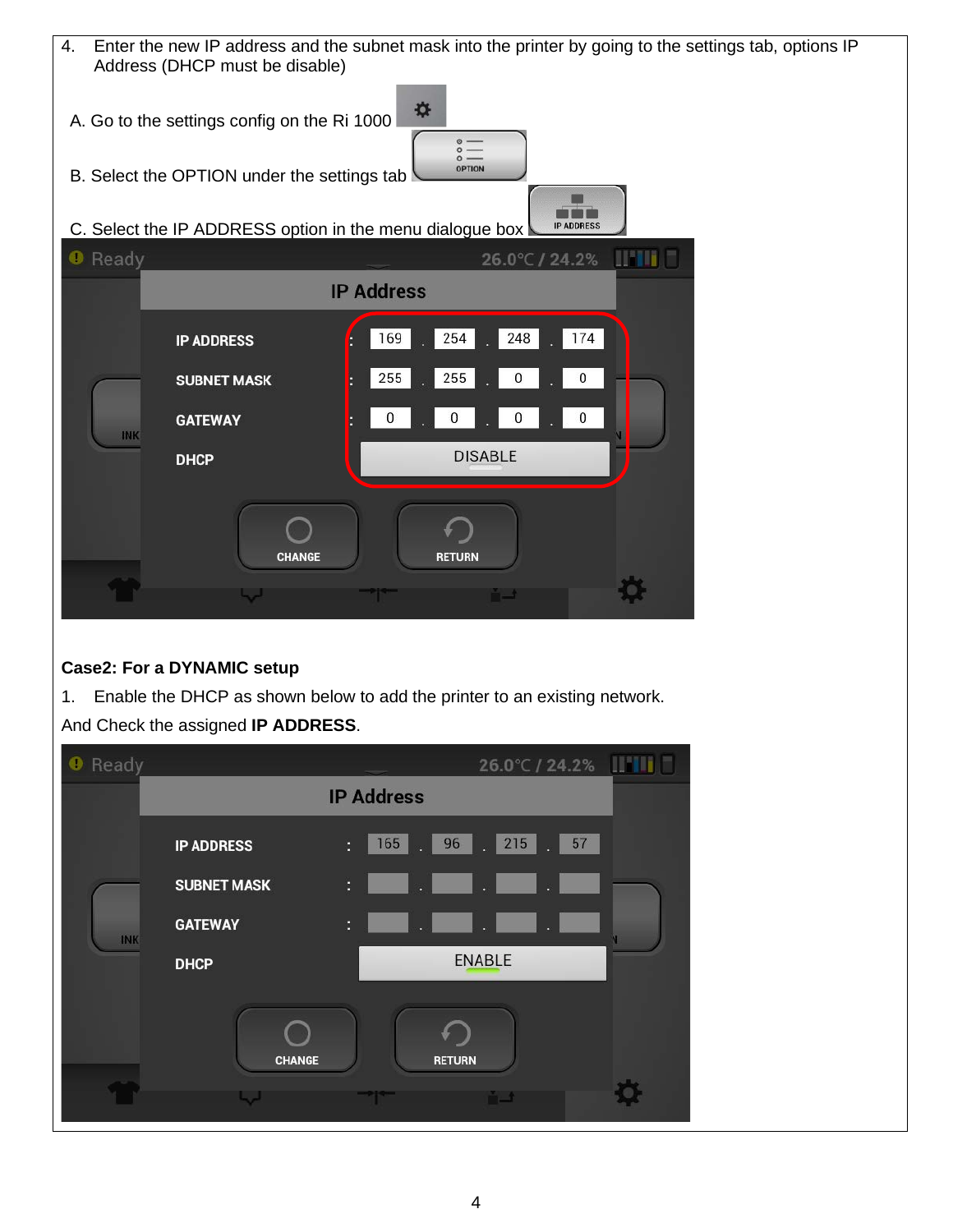<span id="page-5-1"></span><span id="page-5-0"></span>

| Register as a user on the ColorGATE Service & Support website:                                                                                                                                                     |  |  |  |  |  |  |  |  |
|--------------------------------------------------------------------------------------------------------------------------------------------------------------------------------------------------------------------|--|--|--|--|--|--|--|--|
|                                                                                                                                                                                                                    |  |  |  |  |  |  |  |  |
| 1. Go to ColorGate Service & Support website (https://support.colorgate.com.)                                                                                                                                      |  |  |  |  |  |  |  |  |
| 2. Click "User & Products" > "User registration".                                                                                                                                                                  |  |  |  |  |  |  |  |  |
|                                                                                                                                                                                                                    |  |  |  |  |  |  |  |  |
| <b><i><u>MATE Service</u></i></b>                                                                                                                                                                                  |  |  |  |  |  |  |  |  |
|                                                                                                                                                                                                                    |  |  |  |  |  |  |  |  |
|                                                                                                                                                                                                                    |  |  |  |  |  |  |  |  |
| User & Products<br>Download Service & Support Public Site Sales partner                                                                                                                                            |  |  |  |  |  |  |  |  |
| Login                                                                                                                                                                                                              |  |  |  |  |  |  |  |  |
| <b>GATE Digital Output Solutions GmbH</b><br>User registration                                                                                                                                                     |  |  |  |  |  |  |  |  |
| The ColorGATE Service & Support area offers all available service and support features as well as exter                                                                                                            |  |  |  |  |  |  |  |  |
| registered users and sales partners.                                                                                                                                                                               |  |  |  |  |  |  |  |  |
| The web site will guide you through the next steps to register your user account and to register your<br>3.                                                                                                        |  |  |  |  |  |  |  |  |
| product which is your dongle #. Please note. This process requires a series of emails from                                                                                                                         |  |  |  |  |  |  |  |  |
| customerservice@colorgate.com. Depending on your mail server settings these emails may go to the<br>Spam or Junk folder so make sure to check there. The email sequence is:                                        |  |  |  |  |  |  |  |  |
|                                                                                                                                                                                                                    |  |  |  |  |  |  |  |  |
| a) After user registration - a user registration activation email will be sent immediately                                                                                                                         |  |  |  |  |  |  |  |  |
| b) After clicking on the activation link an email is sent immediately letting you know that your user account<br>was successfully activated and you can use the ColorGATE web service which allows you to register |  |  |  |  |  |  |  |  |
| your product                                                                                                                                                                                                       |  |  |  |  |  |  |  |  |
| c) After registering your product (dongle #) you will immediately receive an email letting you know that you                                                                                                       |  |  |  |  |  |  |  |  |
| have successfully register your product and that your license will be verified.                                                                                                                                    |  |  |  |  |  |  |  |  |
| d) You will receive a final email that gives you your licenses activation which will convert your licenses                                                                                                         |  |  |  |  |  |  |  |  |
| from a temporary licenses to a permanent license. This email may take a day or two as the ColorGATE<br>team reviews and verifies your licenses. You can use the software while you wait with a 30 day time         |  |  |  |  |  |  |  |  |
| limit. Just select "activate later" on the pop up screen at start up.                                                                                                                                              |  |  |  |  |  |  |  |  |
| 4. Here is a helpful video https://www.youtube.com/watch?v=q4DRYkaJ434&feature=youtu.be                                                                                                                            |  |  |  |  |  |  |  |  |
|                                                                                                                                                                                                                    |  |  |  |  |  |  |  |  |

# <span id="page-5-2"></span>Download software of ColorGate RIP/MIM files.

1. Go to ColorGate Service & Support website [\(https://support.colorgate.com/\)](https://support.colorgate.com/).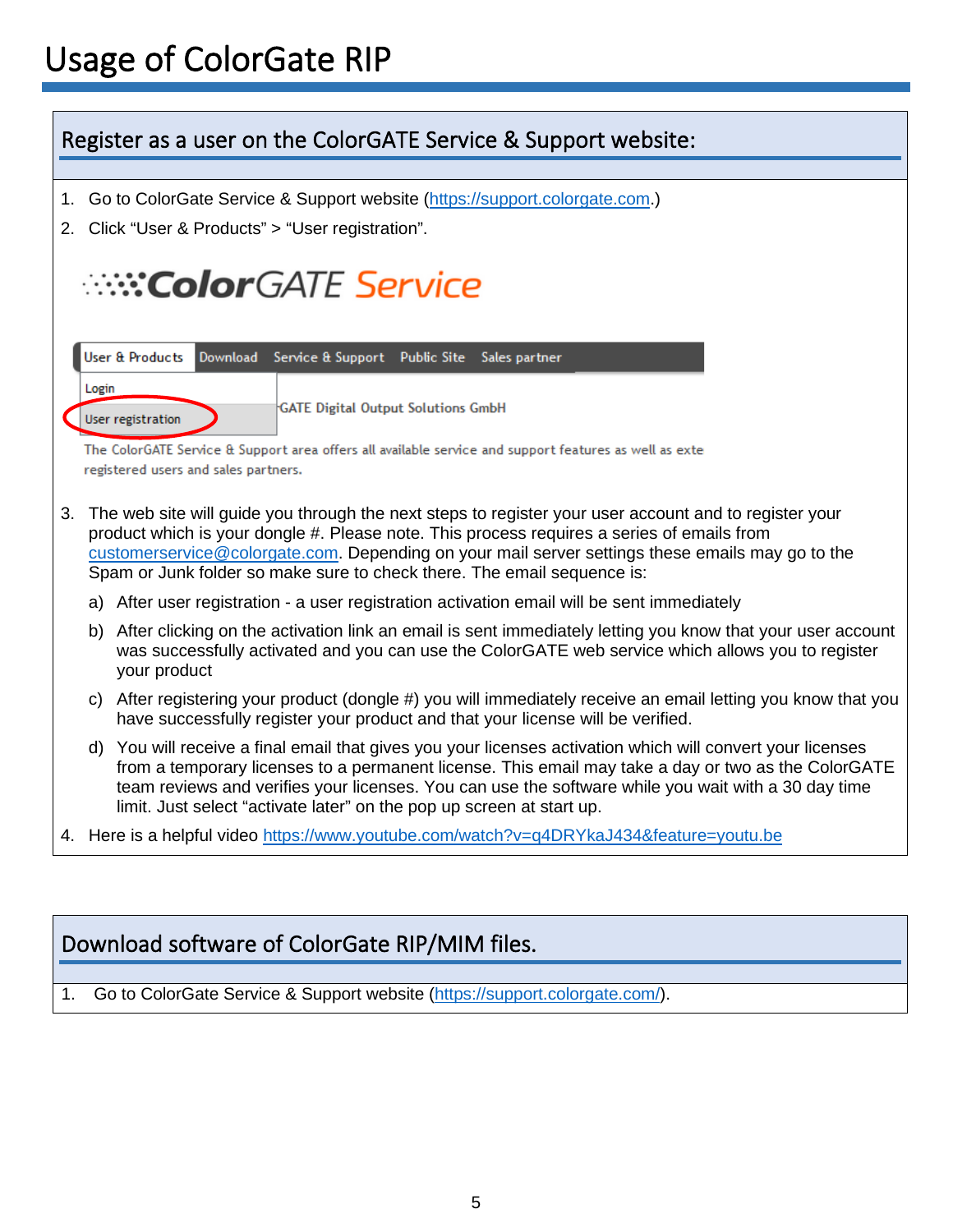|    |                                                                                 | <b><i>A</i>RE</b> Service                                            |                                                                                                                                                                                                                                                              |                                                                                                                                                                          |                             |
|----|---------------------------------------------------------------------------------|----------------------------------------------------------------------|--------------------------------------------------------------------------------------------------------------------------------------------------------------------------------------------------------------------------------------------------------------|--------------------------------------------------------------------------------------------------------------------------------------------------------------------------|-----------------------------|
|    | <b>User &amp; Products</b>                                                      | Download                                                             | Service & Support Public Site Sales partner                                                                                                                                                                                                                  |                                                                                                                                                                          |                             |
|    |                                                                                 | Software updates                                                     |                                                                                                                                                                                                                                                              |                                                                                                                                                                          |                             |
|    | Service & Suppe                                                                 | Documentation                                                        | tital Output Solutions GmbH                                                                                                                                                                                                                                  |                                                                                                                                                                          |                             |
|    | The ColorGATE Se                                                                |                                                                      | MIM packages / Profile targets JU ailable service and support features as well as exte                                                                                                                                                                       |                                                                                                                                                                          |                             |
|    | users and sales pa Tools                                                        |                                                                      |                                                                                                                                                                                                                                                              |                                                                                                                                                                          |                             |
| 2. |                                                                                 | Linearizations)/Production Profiles/Ricoh/ Ri 1000".                 | Here you can get the latest software updates, technical documentations, current MIM packages and<br>products. In addition, you have access to the ColorGATE Websupport.<br>Click "Download" -> "MIM packages / Profile targets - /MIM-Packages (Profiles and |                                                                                                                                                                          |                             |
| 3. |                                                                                 |                                                                      |                                                                                                                                                                                                                                                              | Click "Download" of "PS Ricoh Ri 1000 Combi-MIM.cmp" and save the file in your local PC.                                                                                 |                             |
|    |                                                                                 | User & Products Download Service & Support Public Site Sales partner |                                                                                                                                                                                                                                                              |                                                                                                                                                                          |                             |
|    | <b>MIM packages / Profile targets</b>                                           |                                                                      |                                                                                                                                                                                                                                                              |                                                                                                                                                                          |                             |
|    | download.<br>$\hat{~}$ parent directory<br><b>MIM Packages/Profile Targets:</b> |                                                                      | /MIM-Packages (Profiles and Linearizations)/Production Profiles/Ricoh/Ricoh Ri 1000/                                                                                                                                                                         | ColorGATE users will find here MIM (Media-Ink-Metamodus) packages including ICC profiles as well as linearization and profile targets of supported measuring devices for |                             |
|    | <b>Filename / Fileinfo</b>                                                      |                                                                      |                                                                                                                                                                                                                                                              | Date / Size<br><b>Type</b>                                                                                                                                               | <b>DL</b><br><b>Details</b> |
|    | <b>Combi-MIM</b>                                                                |                                                                      |                                                                                                                                                                                                                                                              | 04.03.2020                                                                                                                                                               | Download<br>Info            |
|    | PS_Ricoh_Ri_1000_Combi-MIM.cmp                                                  |                                                                      |                                                                                                                                                                                                                                                              | 16:08:07                                                                                                                                                                 |                             |
|    |                                                                                 |                                                                      |                                                                                                                                                                                                                                                              | 85.65 MB                                                                                                                                                                 |                             |
| 4. |                                                                                 |                                                                      |                                                                                                                                                                                                                                                              | Then you will need to get the installation executable file - go to https://anajet.com/colorgate.                                                                         |                             |
| 5. |                                                                                 | Download the file PS10SetupV10.33.XXXX                               |                                                                                                                                                                                                                                                              |                                                                                                                                                                          |                             |
| 6. |                                                                                 |                                                                      | Run the executable file and the installation wizard will walk you through the install                                                                                                                                                                        |                                                                                                                                                                          |                             |
| 7. | icon will appear on your desktop                                                |                                                                      |                                                                                                                                                                                                                                                              | At the end of the installation you will be asked to restart your computer and after restart the Production 10                                                            |                             |

## <span id="page-6-0"></span>Start RIP Software

- 1. Insert the USB dongle to an USB port on the computer.
- 2. Click Windows mark on left bottom on your pc.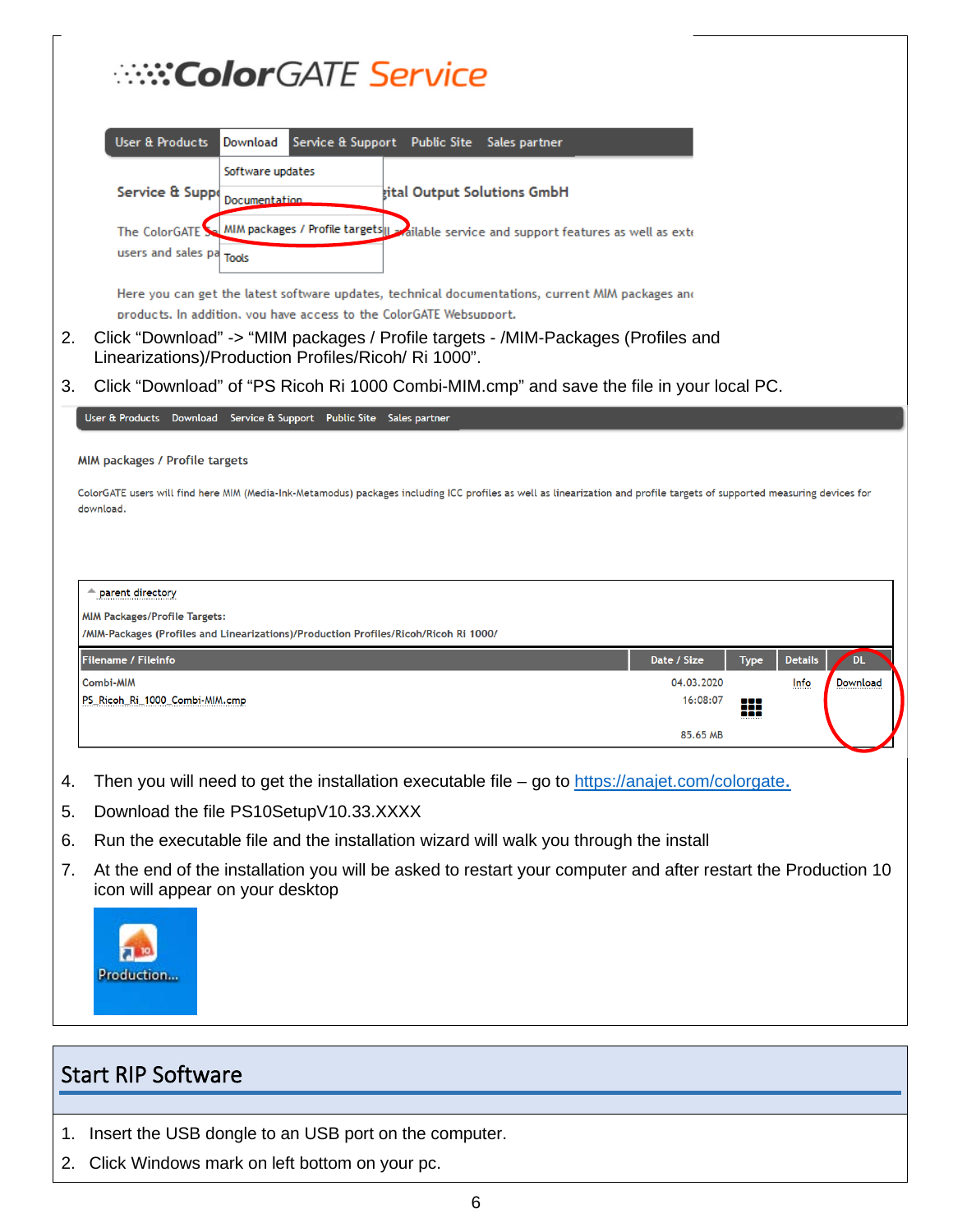

<span id="page-7-0"></span>

| License Update                                                                                                                                                                                                                                                                                                          |                       |
|-------------------------------------------------------------------------------------------------------------------------------------------------------------------------------------------------------------------------------------------------------------------------------------------------------------------------|-----------------------|
|                                                                                                                                                                                                                                                                                                                         |                       |
| The following dialog will open when an update is available for your license when the software is started. It<br>4.<br>will appear if you have received your final activation key after product registration (the fourth email in the<br>user and product registration process). If you do see it select "Start Update". |                       |
| Automatic License Update                                                                                                                                                                                                                                                                                                | ×                     |
| An update for your license #66604 was found on the ColorGATE web server!<br>The new license is permanent. It will replace your current time limited test license.<br>Please select an option to proceed:                                                                                                                |                       |
| Start the external KeyUpdate tool and save the new license to your dongle                                                                                                                                                                                                                                               | Start Update          |
| Ignore this update until the current license expires                                                                                                                                                                                                                                                                    | Ignore Update         |
| Disable automatic search for license updates on the web server<br>(see program settings to reactivate this option later)                                                                                                                                                                                                | Deactivate AutoUpdate |
| Don't update now, ask again at next software launch                                                                                                                                                                                                                                                                     | <b>Update Later</b>   |
| You will then be asked if you want to update the dongle – select update dongle and the update will be compete                                                                                                                                                                                                           |                       |

<span id="page-7-1"></span>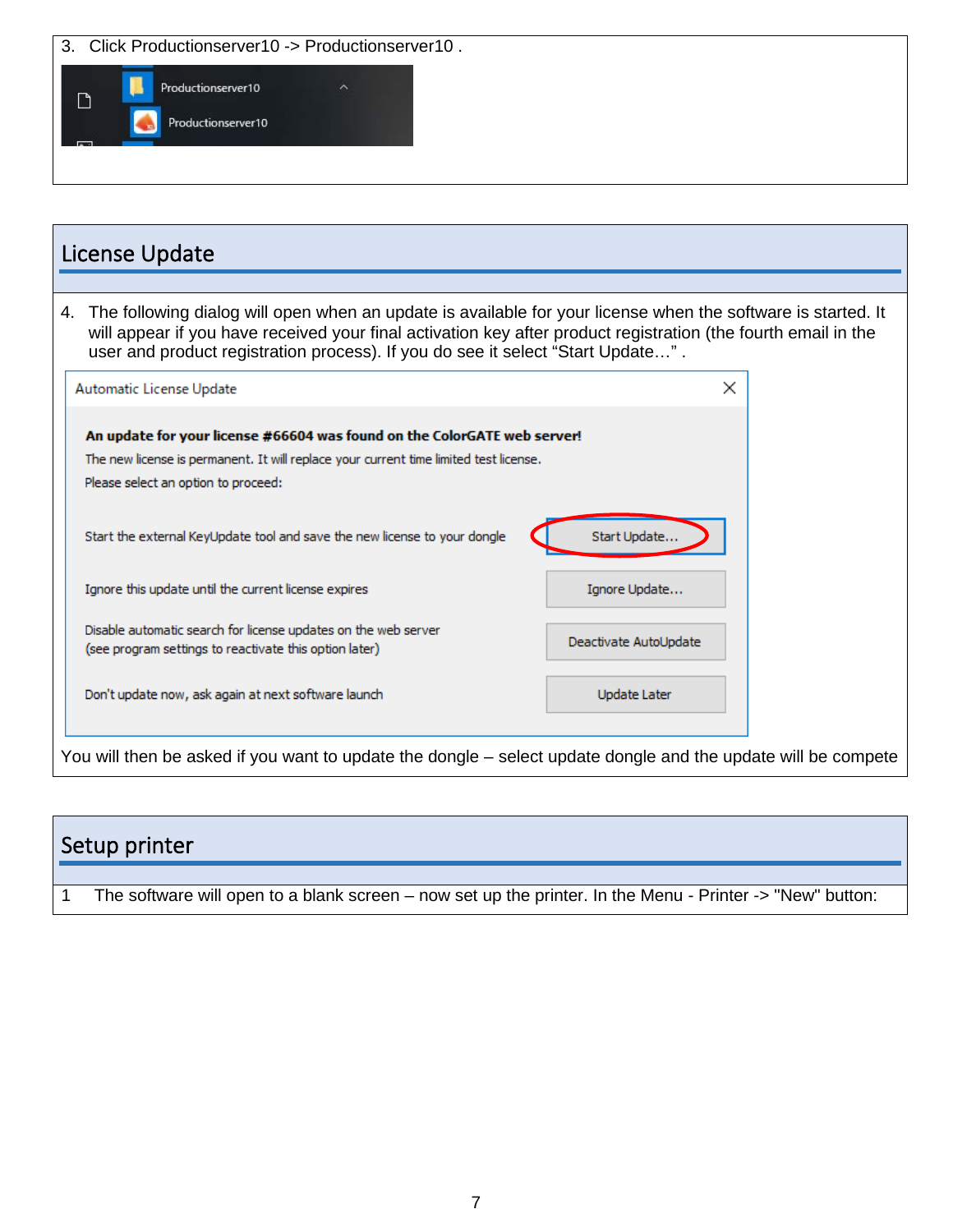|              | Textile PS10 Raster |           |  |   |  |   |   |  |
|--------------|---------------------|-----------|--|---|--|---|---|--|
| Printer View |                     | Options ? |  |   |  |   |   |  |
|              | New                 |           |  | 帽 |  | 鼺 | 鼺 |  |
|              | Open                |           |  |   |  |   |   |  |
| Quit         |                     |           |  |   |  |   |   |  |
|              |                     |           |  |   |  |   |   |  |
|              |                     |           |  |   |  |   |   |  |
|              |                     |           |  |   |  |   |   |  |
|              |                     |           |  |   |  |   |   |  |
|              |                     |           |  |   |  |   |   |  |

Select Ricoh -> Ricoh Ri 1000 and push "Next" button.

| Choose Printer                                                                                                                     |                                                                                                                           | × |
|------------------------------------------------------------------------------------------------------------------------------------|---------------------------------------------------------------------------------------------------------------------------|---|
| Choose the Printer you want to work with from the List of Printers.                                                                |                                                                                                                           |   |
| Ricoh                                                                                                                              | Ricoh Ri 1000                                                                                                             |   |
|                                                                                                                                    |                                                                                                                           |   |
|                                                                                                                                    |                                                                                                                           |   |
|                                                                                                                                    |                                                                                                                           |   |
|                                                                                                                                    |                                                                                                                           |   |
|                                                                                                                                    |                                                                                                                           |   |
|                                                                                                                                    |                                                                                                                           |   |
|                                                                                                                                    |                                                                                                                           |   |
|                                                                                                                                    |                                                                                                                           |   |
|                                                                                                                                    |                                                                                                                           |   |
|                                                                                                                                    |                                                                                                                           |   |
|                                                                                                                                    |                                                                                                                           |   |
|                                                                                                                                    | Next<br><back<br>Cancel<br/>Help</back<br>                                                                                |   |
|                                                                                                                                    |                                                                                                                           |   |
|                                                                                                                                    |                                                                                                                           |   |
| Push "Import MIM" button                                                                                                           |                                                                                                                           |   |
|                                                                                                                                    |                                                                                                                           |   |
|                                                                                                                                    | $\times$                                                                                                                  |   |
|                                                                                                                                    | For your chosen printer, you can import MIM combinations, which can be found on the installation DVD. The MIM combination |   |
|                                                                                                                                    |                                                                                                                           |   |
|                                                                                                                                    |                                                                                                                           |   |
| Import MIM                                                                                                                         |                                                                                                                           |   |
|                                                                                                                                    |                                                                                                                           |   |
|                                                                                                                                    |                                                                                                                           |   |
|                                                                                                                                    |                                                                                                                           |   |
|                                                                                                                                    |                                                                                                                           |   |
|                                                                                                                                    |                                                                                                                           |   |
|                                                                                                                                    |                                                                                                                           |   |
| <b>Import MIM</b><br>contains presettings for media, ink and metamodes available for your printer. You do not need to do this now. |                                                                                                                           |   |
|                                                                                                                                    |                                                                                                                           |   |
|                                                                                                                                    |                                                                                                                           |   |
|                                                                                                                                    | $N$ ext ><br>Cancel<br>Help<br>$Back$                                                                                     |   |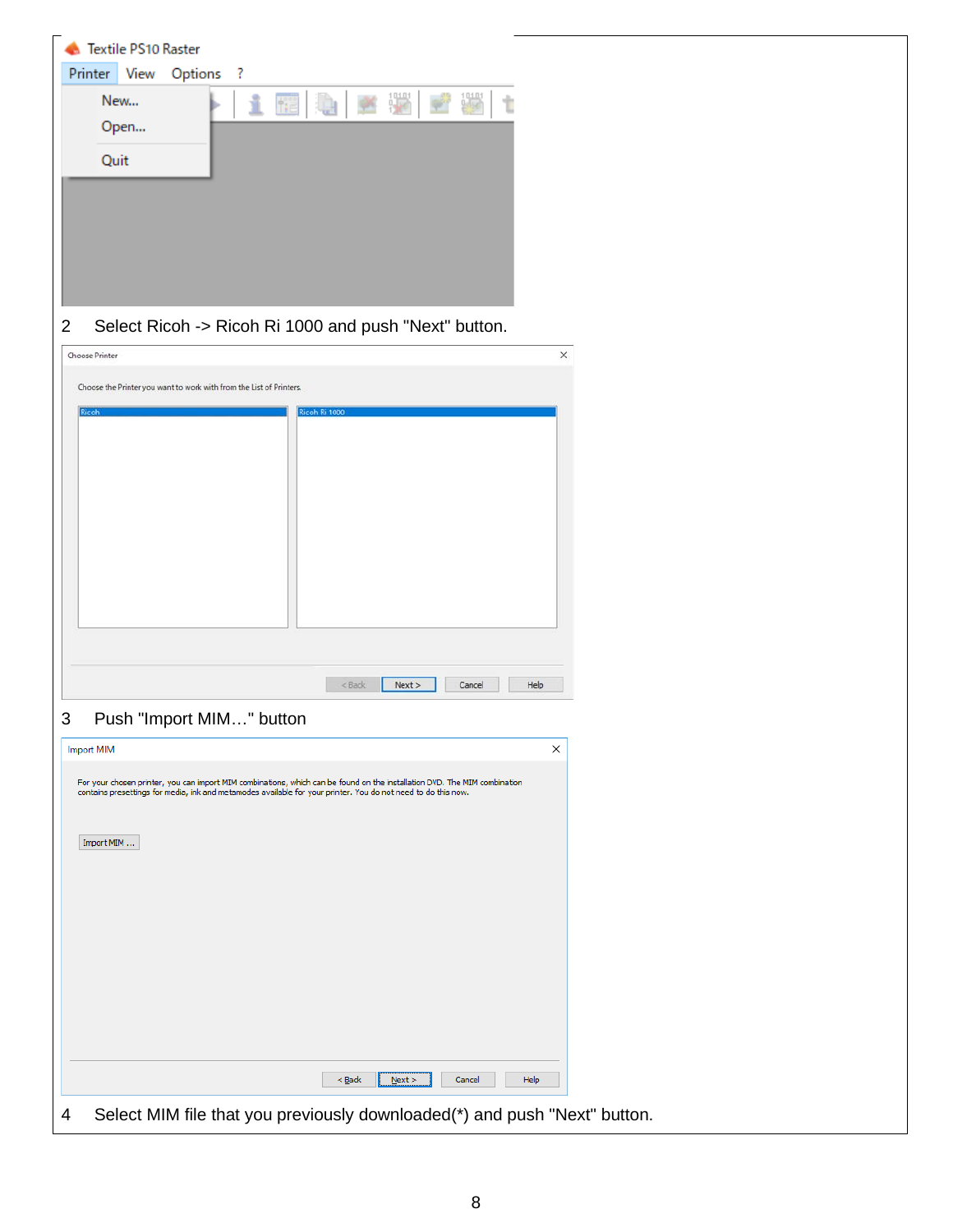| *ex. filename: PS Ricoh Ri 1000 Combi-MIM.cmp                  |   |
|----------------------------------------------------------------|---|
| MIM-File                                                       | × |
|                                                                |   |
| File name:                                                     |   |
| C:\Users\p000491262\Downloads\RICOH Ri1000 MIM pa<br>Browse    |   |
| Compatible printers:                                           |   |
| * Ricoh Ri 1000                                                |   |
|                                                                |   |
|                                                                |   |
|                                                                |   |
|                                                                |   |
| * Printer used to create the file                              |   |
|                                                                |   |
| Next ><br>$Back$<br>Finish<br>Cancel                           |   |
|                                                                |   |
| Check on "All" in Media and push "Next" button.<br>$\mathbf 5$ |   |
| <b>Choose MIM-Definitions</b>                                  | × |
|                                                                |   |
| Media                                                          |   |
| $\Box$ All<br><b>Black Garment</b>                             |   |
| Ink                                                            |   |
| All<br>RICOH Garment Ink G1                                    |   |
| Metamode                                                       |   |
| All<br>Super Fine 1200x1200dpi 16pass UniDir                   |   |
|                                                                |   |
|                                                                |   |
|                                                                |   |
|                                                                |   |
| $N$ ext ><br>$<$ Back<br>Cancel<br>Finish                      |   |
| Push "Next" button.<br>$\,6$                                   |   |
|                                                                |   |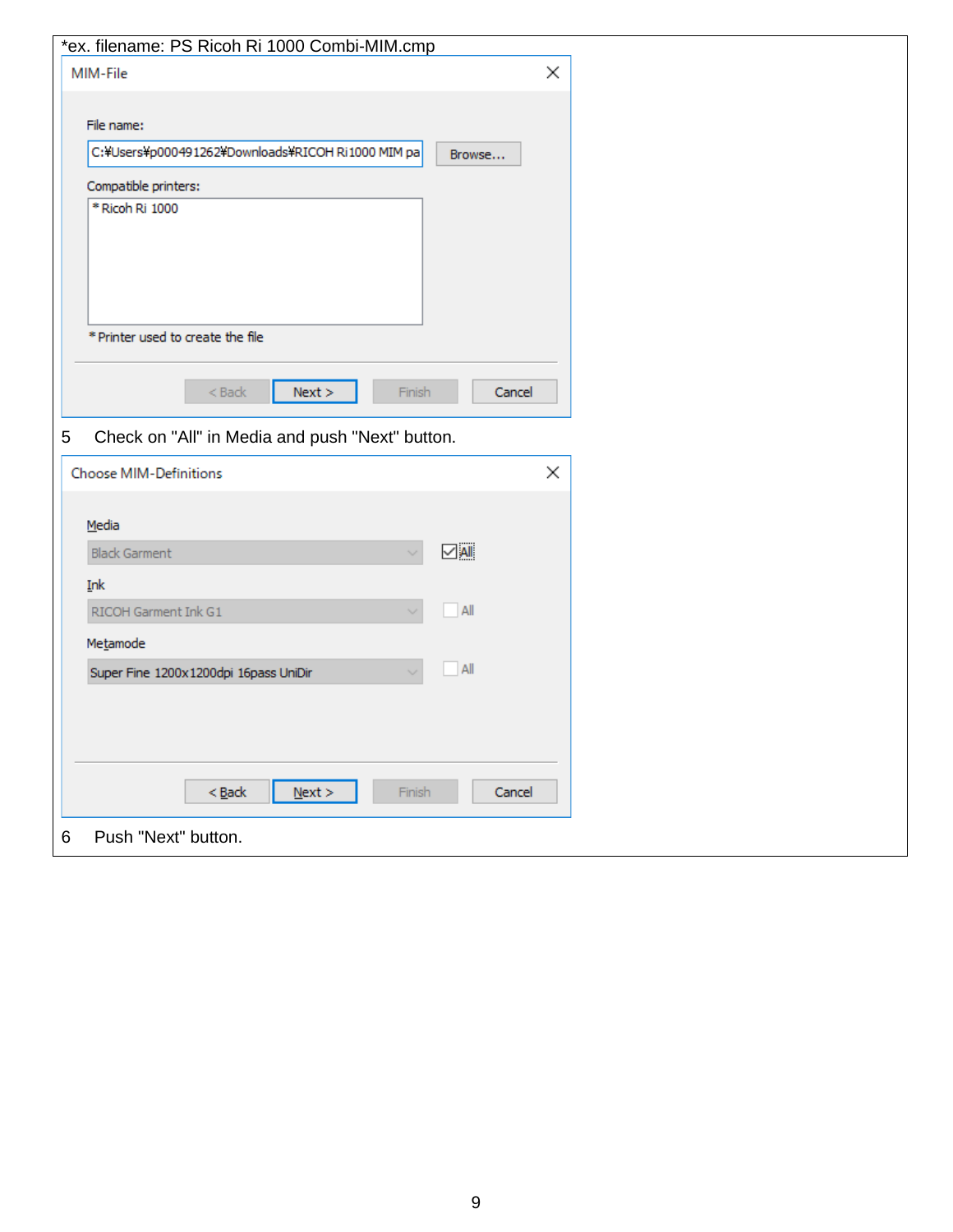| <b>MIM-Loading Options</b>                                  | ×                |  |
|-------------------------------------------------------------|------------------|--|
| Rule for Identical Names                                    |                  |  |
| <b>Existing Metamode Settings</b>                           | Overwrite        |  |
| Profiles and Linearizations                                 | Overwrite        |  |
| Make output profiles available for Windows color management |                  |  |
|                                                             |                  |  |
| Next ><br>$Back$                                            | Finish<br>Cancel |  |
| Push "Finish" button.<br>$\overline{7}$                     |                  |  |
| MIM-Administration                                          | ×                |  |
| Choose the action you want to do next.                      |                  |  |
| ◯ Administrate MIM Combination                              |                  |  |
| <b>O</b> Import MIM Files                                   |                  |  |
| ◯ Export MIM Files                                          |                  |  |
|                                                             |                  |  |
| MIM Download Area                                           |                  |  |
|                                                             |                  |  |
| $< \underline{\text{Back}}$<br>$N$ ext >                    | Finish<br>Cancel |  |
| Push "Next" button<br>8                                     |                  |  |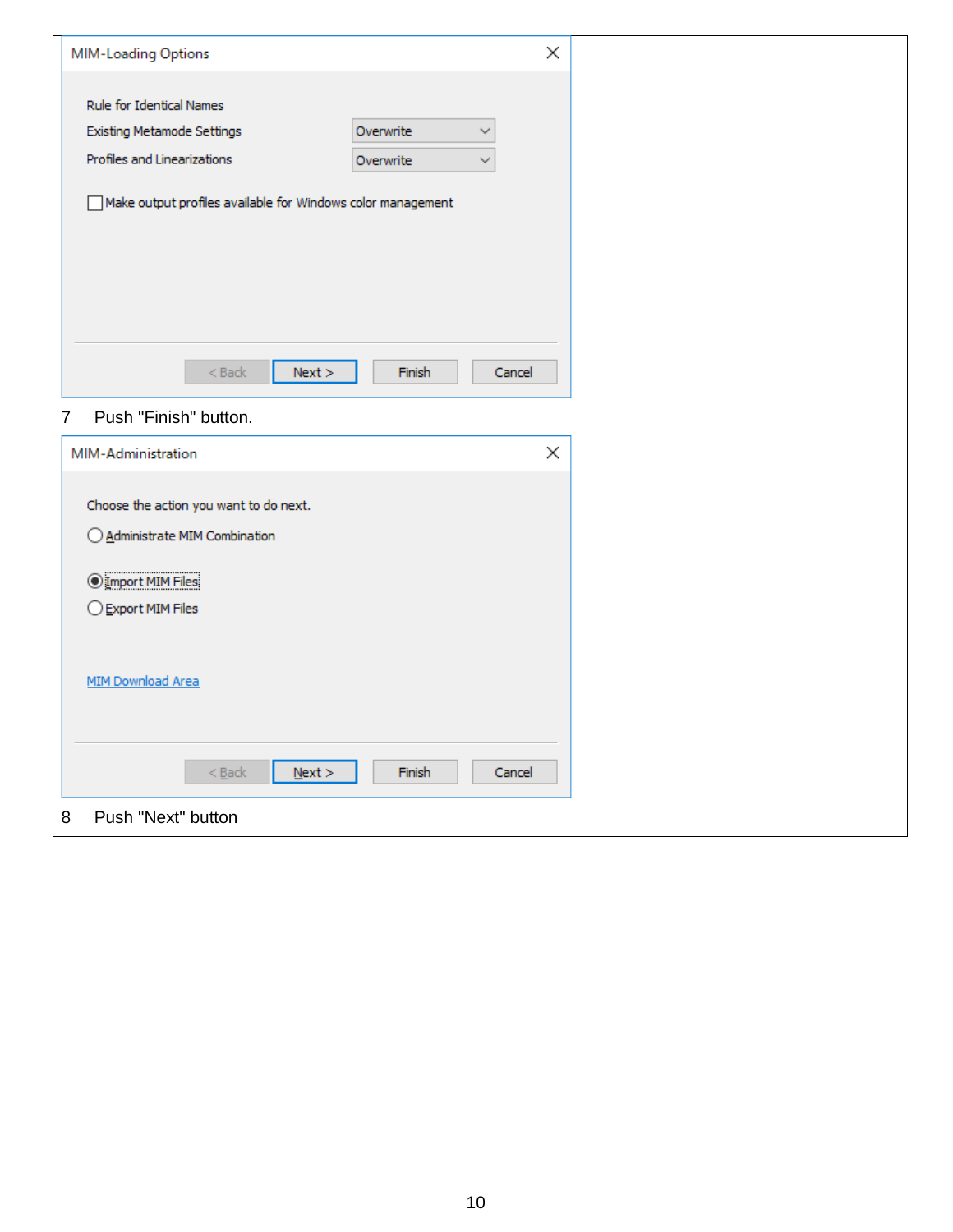| <b>Import MIM</b>                                                                                                                                                                                                                                                                                                                                                                                  | × |
|----------------------------------------------------------------------------------------------------------------------------------------------------------------------------------------------------------------------------------------------------------------------------------------------------------------------------------------------------------------------------------------------------|---|
| For your chosen printer, you can import MIM combinations, which can be found on the installation DVD. The MIM combination<br>contains presettings for media, ink and metamodes available for your printer. You do not need to do this now.<br>Import MIM                                                                                                                                           |   |
|                                                                                                                                                                                                                                                                                                                                                                                                    |   |
| $<$ Back<br>Next<br>Cancel<br>Help                                                                                                                                                                                                                                                                                                                                                                 |   |
| Next you will be asked to input the printer port – put in the IP address of the printer. Selecting the Test<br>9<br>button will confirm communication with the printer. You can also click on the arrow next to TCP / IP and<br>you can change the output to Path. You can then input the file path where you want the printable .prn files<br>to go in your computer. Push Next when you are done |   |
| <b>Printer Port</b>                                                                                                                                                                                                                                                                                                                                                                                | × |
| Choose the port, where the printer is connected to. This can be a local or a network port.<br>Depending on your printer, it also can be a folder or a printer specific port.<br>TCP / IP<br>Port 3782<br>169 . 254 . 248 . 174<br>Test                                                                                                                                                             |   |
| $<$ Back<br>Cancel<br>Next ><br>Help                                                                                                                                                                                                                                                                                                                                                               |   |
| 10 Push "Next" button.                                                                                                                                                                                                                                                                                                                                                                             |   |
|                                                                                                                                                                                                                                                                                                                                                                                                    |   |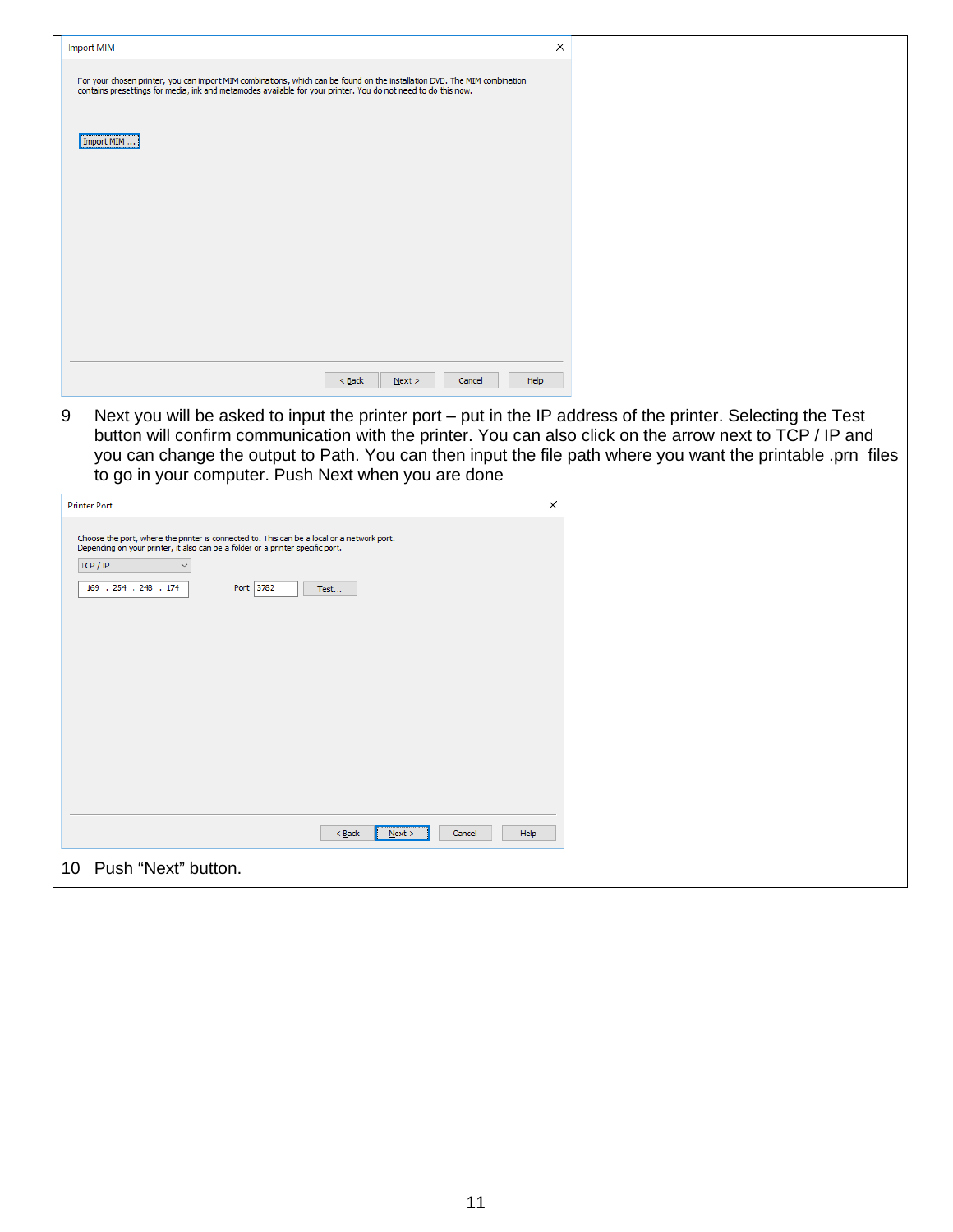| ×<br>Paths                                                                                                                             |  |
|----------------------------------------------------------------------------------------------------------------------------------------|--|
| These are the Paths that will be used by the Printer Driver.                                                                           |  |
| Archived Jobs:                                                                                                                         |  |
| C:\ProgramData\ColorGATE Software\Productionserver 10\Ricoh Ri 1000<br>m.                                                              |  |
| <b>Printer Definition:</b>                                                                                                             |  |
| C:\ProgramData\ColorGATE Software\Productionserver10\Settings\Ricoh Ri 1000.cos<br>m,                                                  |  |
| Hotfolder:                                                                                                                             |  |
| C: #ProgramData #ColorGATE Software #Productionserver 10 #HotDir #Ricoh Ri 1000<br>$\ldots$                                            |  |
|                                                                                                                                        |  |
|                                                                                                                                        |  |
|                                                                                                                                        |  |
|                                                                                                                                        |  |
|                                                                                                                                        |  |
|                                                                                                                                        |  |
|                                                                                                                                        |  |
|                                                                                                                                        |  |
| $<$ Back<br>Next<br>Cancel<br>Help                                                                                                     |  |
|                                                                                                                                        |  |
| Push "Next" button. Later you can configure the hot folder by selecting settings and then configuring how<br>11                        |  |
| you want graphic files put in the hot folder RIPed.                                                                                    |  |
| ×<br>Hotfolders                                                                                                                        |  |
|                                                                                                                                        |  |
| Here you can set paths, where the application will look for jobs to work with. Every path will get a unique setting, which will inform |  |
| the program, what to do with the job. These are "Hotfolders", make sure none of them is the RIP Data path!                             |  |
| ☑⊠<br>Ser C:\ProgramData\ColorGATE Software\Productionserver10\HotDir\Ricoh Ri 1000 (Ricoh Ri 1000) [Default]                          |  |
|                                                                                                                                        |  |
|                                                                                                                                        |  |
|                                                                                                                                        |  |
|                                                                                                                                        |  |
|                                                                                                                                        |  |
|                                                                                                                                        |  |
|                                                                                                                                        |  |
|                                                                                                                                        |  |
|                                                                                                                                        |  |
|                                                                                                                                        |  |
| Move Up<br>Add<br>Rename<br>Settings<br>$\backsim$                                                                                     |  |
| <b>Delete</b><br>Change <b>Folder</b><br><b>Virtual Printers</b><br>Move Down                                                          |  |
|                                                                                                                                        |  |
| $<$ Back<br>$N$ ext ><br>Cancel<br>Help                                                                                                |  |
| Push "Finish" Button. If you want to make changes like change the printer IP address or switch to print to<br>12                       |  |
| file you in the top menu bar select Printer - Properties - then select the Printer Port tab and make the                               |  |
|                                                                                                                                        |  |
| changes                                                                                                                                |  |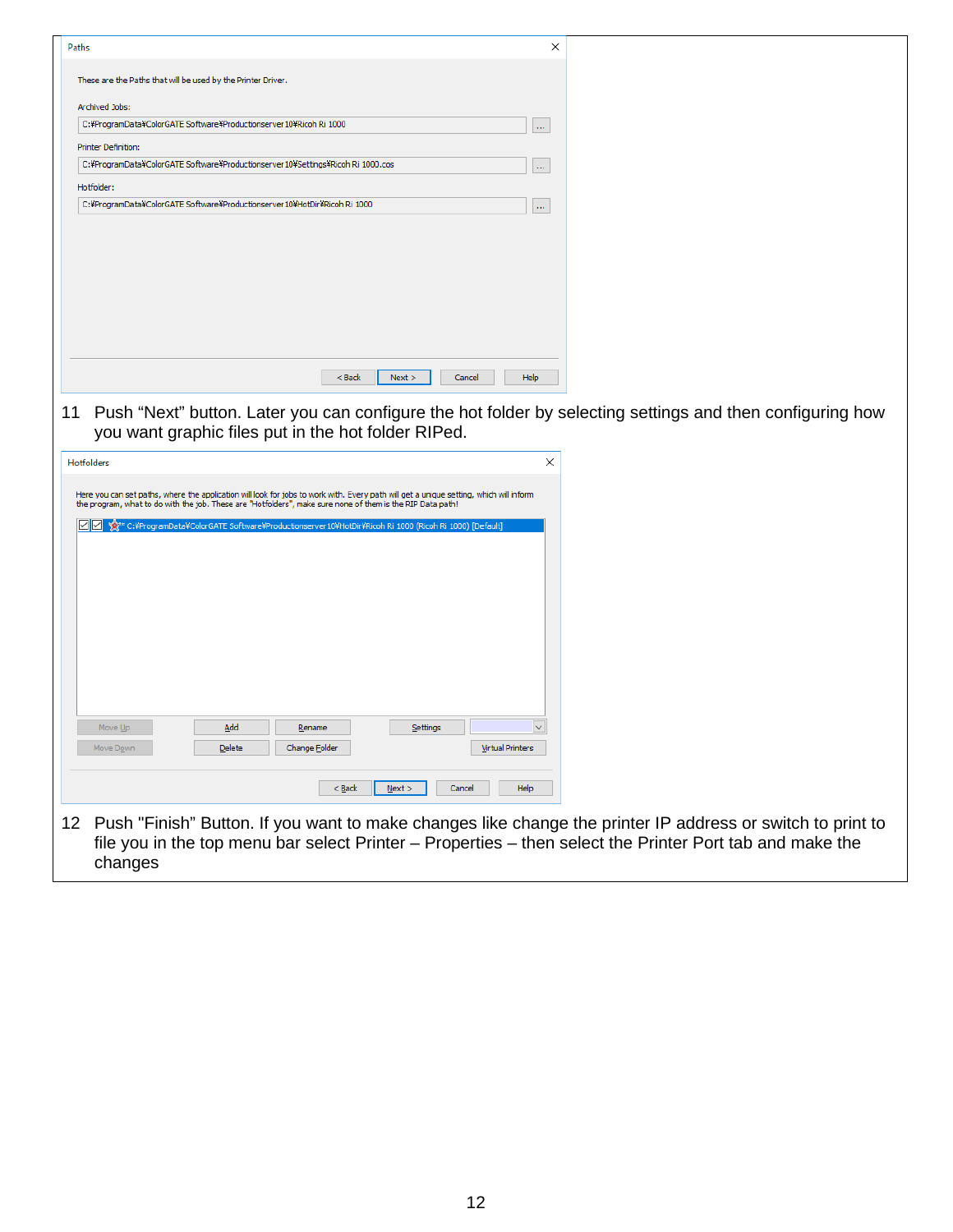| <b>Advanced Settings</b>                                                                                                                           | X              |  |
|----------------------------------------------------------------------------------------------------------------------------------------------------|----------------|--|
| <b>Job Deletion</b><br>□ Delete printed jobs after<br>$\circ$<br>days<br>Delete printed jobs if more than<br>$\overline{0}$<br>jobs are in archive |                |  |
| Handling of Job Backup Files in Hotfolder                                                                                                          |                |  |
| $\bigcirc$ Overwrite existing jobs                                                                                                                 |                |  |
| ● Create a copy of existing jobs                                                                                                                   |                |  |
|                                                                                                                                                    |                |  |
|                                                                                                                                                    |                |  |
|                                                                                                                                                    |                |  |
|                                                                                                                                                    |                |  |
|                                                                                                                                                    |                |  |
|                                                                                                                                                    |                |  |
|                                                                                                                                                    |                |  |
|                                                                                                                                                    |                |  |
|                                                                                                                                                    |                |  |
| Finish<br>$Back$                                                                                                                                   | Help<br>Cancel |  |
|                                                                                                                                                    |                |  |

<span id="page-13-0"></span>

| Print method                                                                                                                                                                                                                                                                                                                  |
|-------------------------------------------------------------------------------------------------------------------------------------------------------------------------------------------------------------------------------------------------------------------------------------------------------------------------------|
|                                                                                                                                                                                                                                                                                                                               |
| 1. Drag your job (the file/s) via drag & drop from Windows Explorer into the job queue which is the window on<br>the lower left of the ColorGATE software screen. You can also click on the arrow next to the file cabinet<br>icon above that window and select Ricoh Ri 1000 and then select a graphic from the file browser |
| 2. Select the job and click right mouse button and select the "Print".                                                                                                                                                                                                                                                        |
|                                                                                                                                                                                                                                                                                                                               |
|                                                                                                                                                                                                                                                                                                                               |
|                                                                                                                                                                                                                                                                                                                               |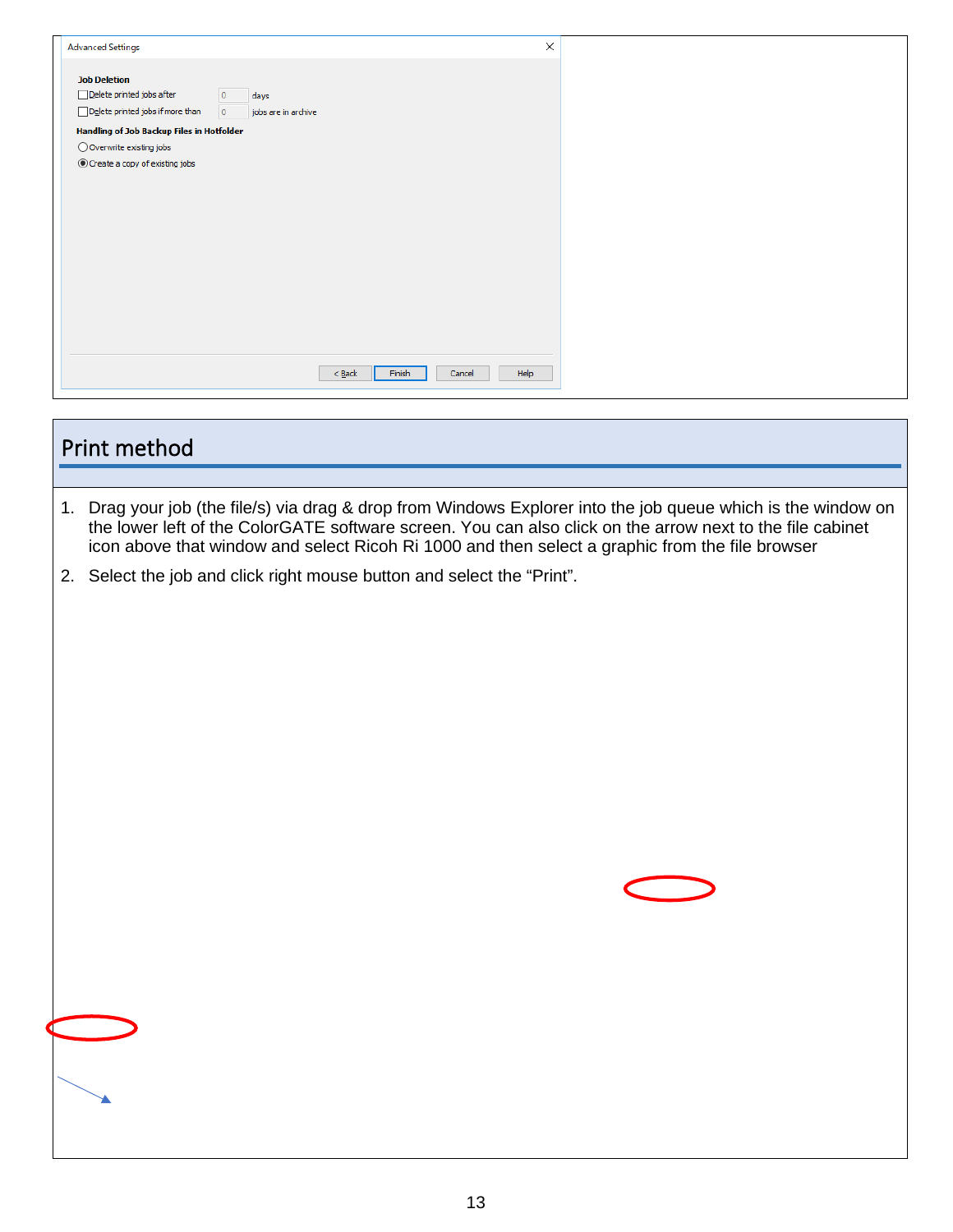For more detail, refer to "Loading and Printing Jobs > Load Job > Overview" in ProductionSever -> ? -> Help Contents.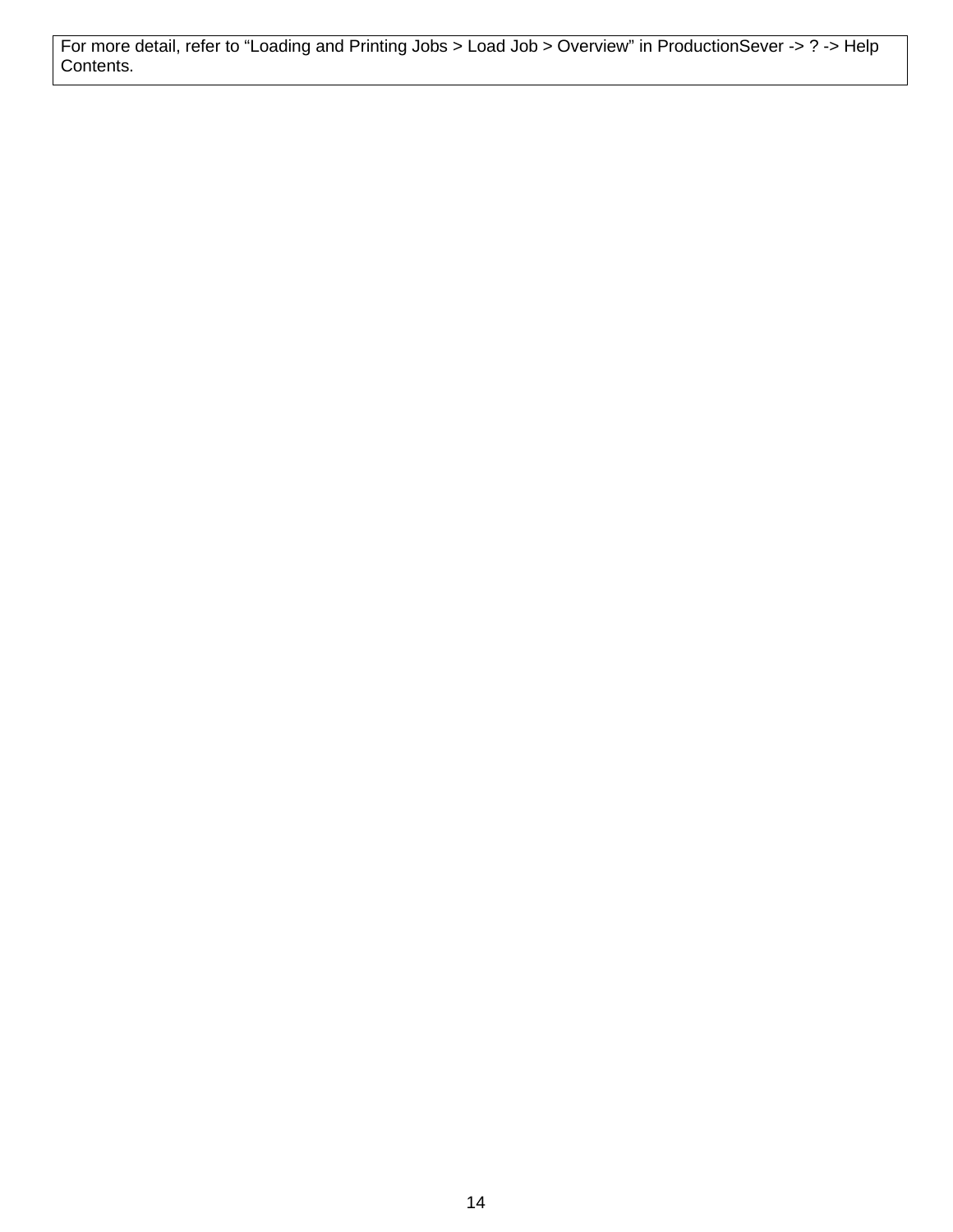## <span id="page-15-0"></span>Change of print mode

| 1. Select the job and click right mouse button and select the "Settings" or double click on the graphic file |
|--------------------------------------------------------------------------------------------------------------|
| name in the lower left RIP que window                                                                        |



- 2. Move the following screen ("Color" Tab -> Advanced –> Settings –> "Print Mode" Tab) and select print mode.
- 3. There are 6 options, Speed, Fine and Superfine in unidirectional and bidirectional. Fine: 600 X 600 8pass BiDir 2bit works for most printing. Superfine – will have higher resolution but is slower. Uni directional will print solid colors the best but will be slower. There are just 2 modes for the White 8 pass bidirectional and 8 pass unidirectional. For White, always use 8 pass bidirectional.
- 4. Under "Special colors" White: The dropdown menu should be set to Brightness Black substrate if printing a white under base and set to Off if only printing CMYK. To the right you can adjust the intensity of the white layer and set a choke value if needed. To set a negative value of the number of pixels you want to reduce the white layer by in the box next to "Spread(+)/Choke(-)" This is done if the white ink spreads to much and shows behind the color layer
- 5. Under "Special colors" White 2 (highlight): This will allow you to set a highlight layer if the drop down menu is selected to Filling – white will print during the CMYK pass of printing on areas of pure white. You can adjust the intensity and tolerance (how close to pure white will be printed on) and also you can choke this layer as well
- 6. Select OK when you are done adjusting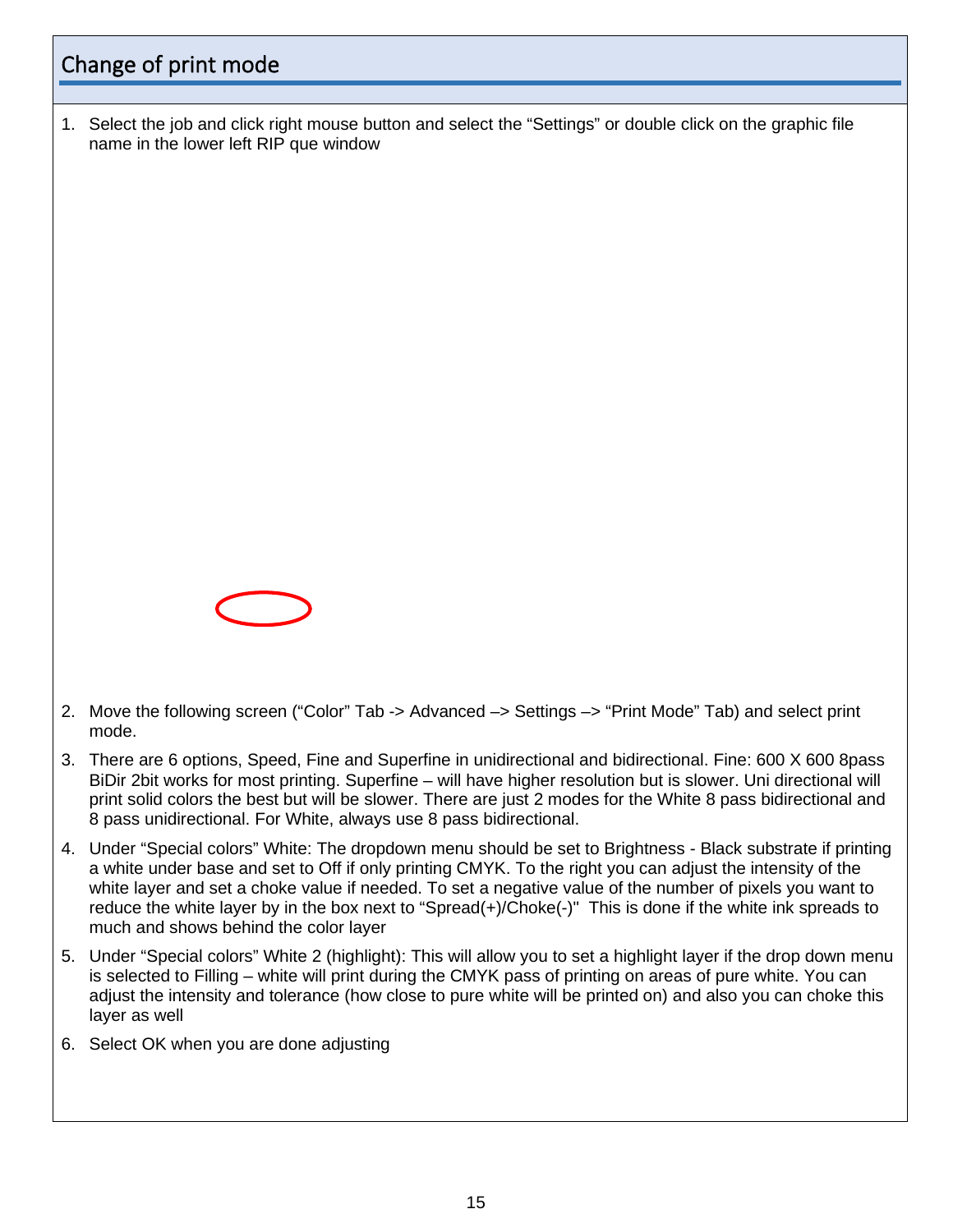| <b>Print Mode</b><br>Profiles          | Screens Color Correction                                                                 |
|----------------------------------------|------------------------------------------------------------------------------------------|
| <b>Color Mode</b>                      |                                                                                          |
| æ<br>۰                                 |                                                                                          |
|                                        |                                                                                          |
|                                        |                                                                                          |
| <b>Printer Settings</b><br>Printmodes: | Fine: 600x600 8pass BiDir 2bit<br>$\checkmark$                                           |
| White Printmodes:                      | $\checkmark$<br>White: 600x1200 8pass BiDir 2bit                                         |
|                                        |                                                                                          |
|                                        |                                                                                          |
| <b>Special Colors</b>                  |                                                                                          |
| White:                                 | $Spread(+)/Choke(-): 0$<br>Brightness - Black Substrate<br>Limit:<br>100<br>$\checkmark$ |
|                                        | Intensity:<br>98                                                                         |
| White2 (Highlight):                    | Spread(+)/Choke(-): 0<br>$\checkmark$<br>Intensity:<br>30<br>Filling                     |
|                                        | Tolerance: 10                                                                            |
| Print Special Colors only              |                                                                                          |
| <b>Media Compensation</b>              |                                                                                          |
| Compensation (%):                      | 100.000/100.000<br>$\cdots$                                                              |
|                                        |                                                                                          |
|                                        |                                                                                          |
|                                        |                                                                                          |
|                                        |                                                                                          |
|                                        |                                                                                          |
|                                        |                                                                                          |
|                                        |                                                                                          |
|                                        |                                                                                          |
|                                        |                                                                                          |
|                                        |                                                                                          |
|                                        |                                                                                          |
|                                        |                                                                                          |
|                                        | Cancel<br>OK<br>Help                                                                     |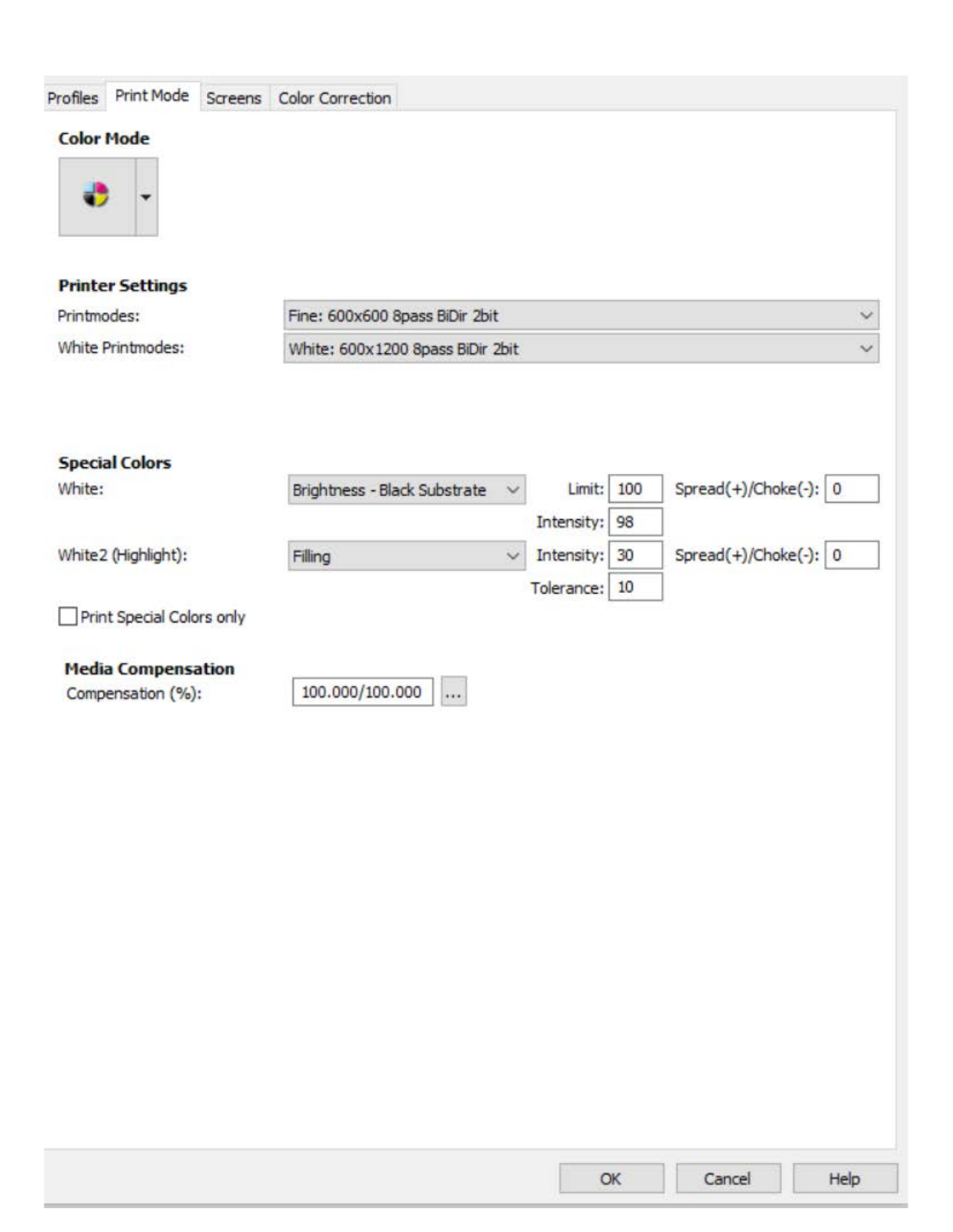You Can Also set up your output settings under the color tab Media: Can be set to Black-Garment or White-Garment Ink: Ri100\_Type G1 Metamode: Select Fine, Superfine, or Speed

#### Press OK once adjustments are finished

| <b>GB</b><br>$\blacksquare$<br>user defined<br>Media:<br><b>Black-Garment</b><br>Ink:<br>Ri1000_typeG1<br>Metamode:<br>Fine 600x600dpi 8Pass<br><b>Advanced</b><br>Settings<br>Store to MIM<br>Color Table<br>0/1 Spot Colors replaced<br>Gamut Viewer | Color<br>Workflow Printer Job<br><b>RIP</b> |  |
|--------------------------------------------------------------------------------------------------------------------------------------------------------------------------------------------------------------------------------------------------------|---------------------------------------------|--|
|                                                                                                                                                                                                                                                        |                                             |  |
|                                                                                                                                                                                                                                                        |                                             |  |
|                                                                                                                                                                                                                                                        |                                             |  |
|                                                                                                                                                                                                                                                        |                                             |  |
|                                                                                                                                                                                                                                                        |                                             |  |
|                                                                                                                                                                                                                                                        |                                             |  |
|                                                                                                                                                                                                                                                        |                                             |  |
|                                                                                                                                                                                                                                                        |                                             |  |
|                                                                                                                                                                                                                                                        |                                             |  |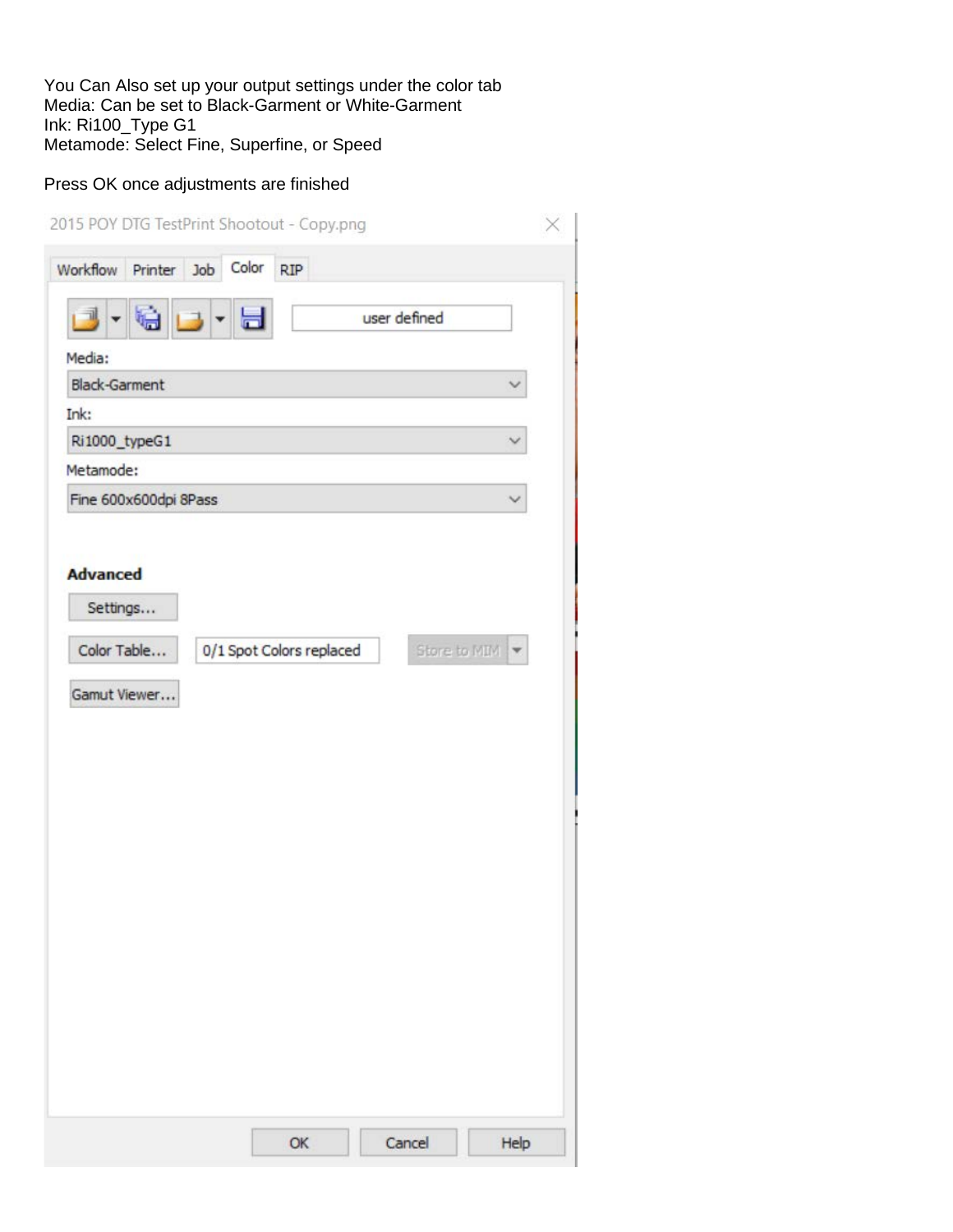How to change view to platen or media view under View

| Item                   | Description                                                                                                                                                                                                                            | Image                                                                                                                                                                                                                                                                                                                                                                                                                                                                    |
|------------------------|----------------------------------------------------------------------------------------------------------------------------------------------------------------------------------------------------------------------------------------|--------------------------------------------------------------------------------------------------------------------------------------------------------------------------------------------------------------------------------------------------------------------------------------------------------------------------------------------------------------------------------------------------------------------------------------------------------------------------|
| <b>DocumentPreview</b> | Image Preview<br>You can also select by<br>going to "View" in the top<br>menu bar- Preview -<br>Document preview                                                                                                                       | $\begin{array}{ c c c c c }\hline \textbf{P} & \textbf{E} & \textbf{I} & \textbf{I} & \textbf{I} & \textbf{I} & \textbf{I} & \textbf{I} & \textbf{I} & \textbf{I} & \textbf{I} \\ \hline \textbf{P} & \textbf{E} & \textbf{E} & \textbf{I} & \textbf{I} & \textbf{I} & \textbf{I} & \textbf{I} & \textbf{I} & \textbf{I} & \textbf{I} & \textbf{I} & \textbf{I} & \textbf{I} & \textbf{I} & \textbf{I} & \textbf{I} & \text$<br>$ 4 $ $ 4 $<br><b>NUM</b><br>C: 88649 MB |
| <b>Media Preview</b>   | Preview the position and<br>size on the platen to be<br>printed - You can also<br>select by going to "View" in<br>the top menu bar- Preview<br>- Media preview - this will<br>show how the image<br>positions on the printer<br>platen | $\rightarrow$ 200.00<br>區<br>$\mathbf{1}$<br>214.50<br><b>NUM</b>                                                                                                                                                                                                                                                                                                                                                                                                        |
| <b>Printer Output</b>  | Preview the printing result.<br>You can also select by<br>going to "View" in the top<br>menu bar- Preview -<br>Printer output - this will<br>show how the image will<br>look as you look at the<br>front of the printer                | $1 - \sqrt{P}$<br>9日日<br>$\mathbb{N}$<br>$\frac{1}{2}$ 214.50<br>200.00                                                                                                                                                                                                                                                                                                                                                                                                  |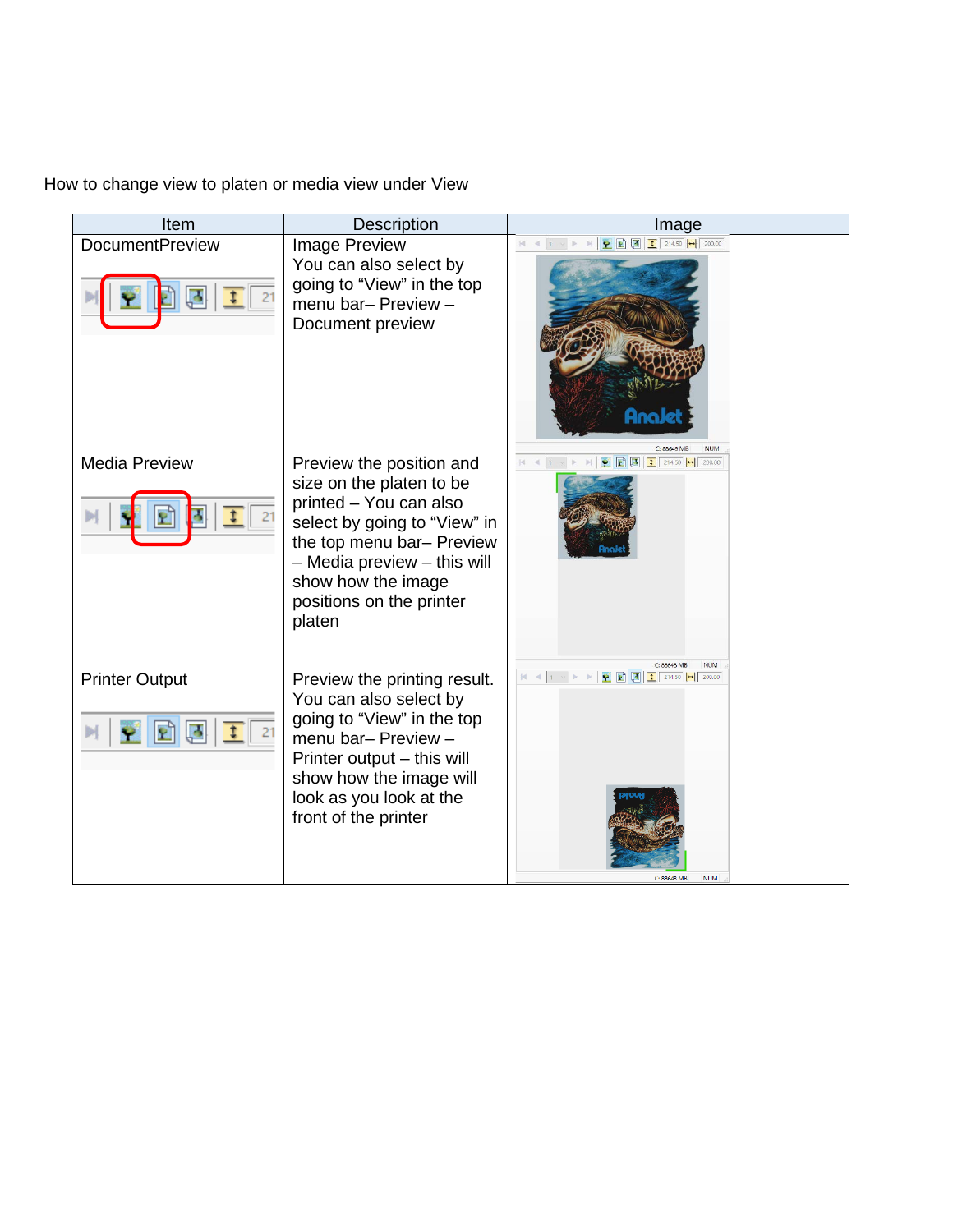How to scale, size and position graphics on the platen

|              | υυυ]−∠[∪∪ιι⊪ιឫɔ…]−∠[υ∪υ]ιαυ                  |                                                                               |   |
|--------------|----------------------------------------------|-------------------------------------------------------------------------------|---|
| Item         | <b>Description</b>                           | Image                                                                         |   |
| Scale1:1     | Original size                                | Turtlej.jpg                                                                   | X |
| Proportional | Keep aspect ratio                            | Workflow Printer Job Color RIP                                                |   |
| Height/Width | Specify size                                 |                                                                               |   |
|              | *Off Proportional                            | tė.<br>$\blacksquare$<br>user defined<br>$\blacktriangledown$<br><b>Latin</b> |   |
| Scale (%)    | Image scaling - unchecking the               |                                                                               |   |
|              | Scale 1:1 box allows you to                  | <b>Parameters</b><br><b>Options</b>                                           |   |
|              | adjust the size either by the                | $\boxtimes$ Scale 1:1<br>$\oplus$                                             |   |
|              | Height and width or by changing              | Proportional<br>$\mathbf{T}$ -<br>ΔΔ                                          |   |
|              | the Scale %                                  | $\mathbb{E}$ -<br>Height:<br>214.5                                            |   |
|              | Unchecking the Proportional box              | Width:<br>200.02                                                              |   |
|              | allows you to change the height              | Scale (%):<br>100<br>Rotate:<br>$0 -$                                         |   |
|              | and width independently                      |                                                                               |   |
| Offset x     | Left/Right/Center on the media               | Turtlej.jpg                                                                   | X |
|              | horizontally                                 | Job Color RIP<br>Workflow Printer                                             |   |
|              | *Or enter value in text box                  |                                                                               |   |
| Offset y     | Top/Bottom/Center on the media<br>vertically | user defined<br>G<br>圖                                                        |   |
|              | *Or enter value in text box                  | <b>Parameters</b><br><b>Options</b>                                           |   |
|              |                                              | $\sqrt{\text{Scale}}$ 1:1<br>K.<br>⊕                                          |   |
|              |                                              | Proportional<br>ΔΔ                                                            |   |
|              |                                              | $\mathbb{E}$ -<br>Height:<br>214.5                                            |   |
|              |                                              | Width:<br>200.02                                                              |   |
|              |                                              | Scale (%):<br>100<br>$0 -$<br>Rotate:                                         |   |
|              |                                              | $+ + +$<br>$\mathbf 0$<br>Offset x:                                           |   |
|              |                                              | $\frac{*}{*}$  -<br>$\mathbf 0$<br>y:                                         |   |

#### [Job]->[Settings...]->[Job]tab

How to change the platen size "Media size" [Job]->[Settings...]->[Printer]tab->Media Size Select media size from pulldown.

| $-15$<br>「司            | Ricoh Ri 2000 |       |
|------------------------|---------------|-------|
| <b>Media Size</b>      |               |       |
| Medium<br>$\checkmark$ | Height:       | 457.2 |
| Set margins manually   | Width:        | 320   |

 $\times$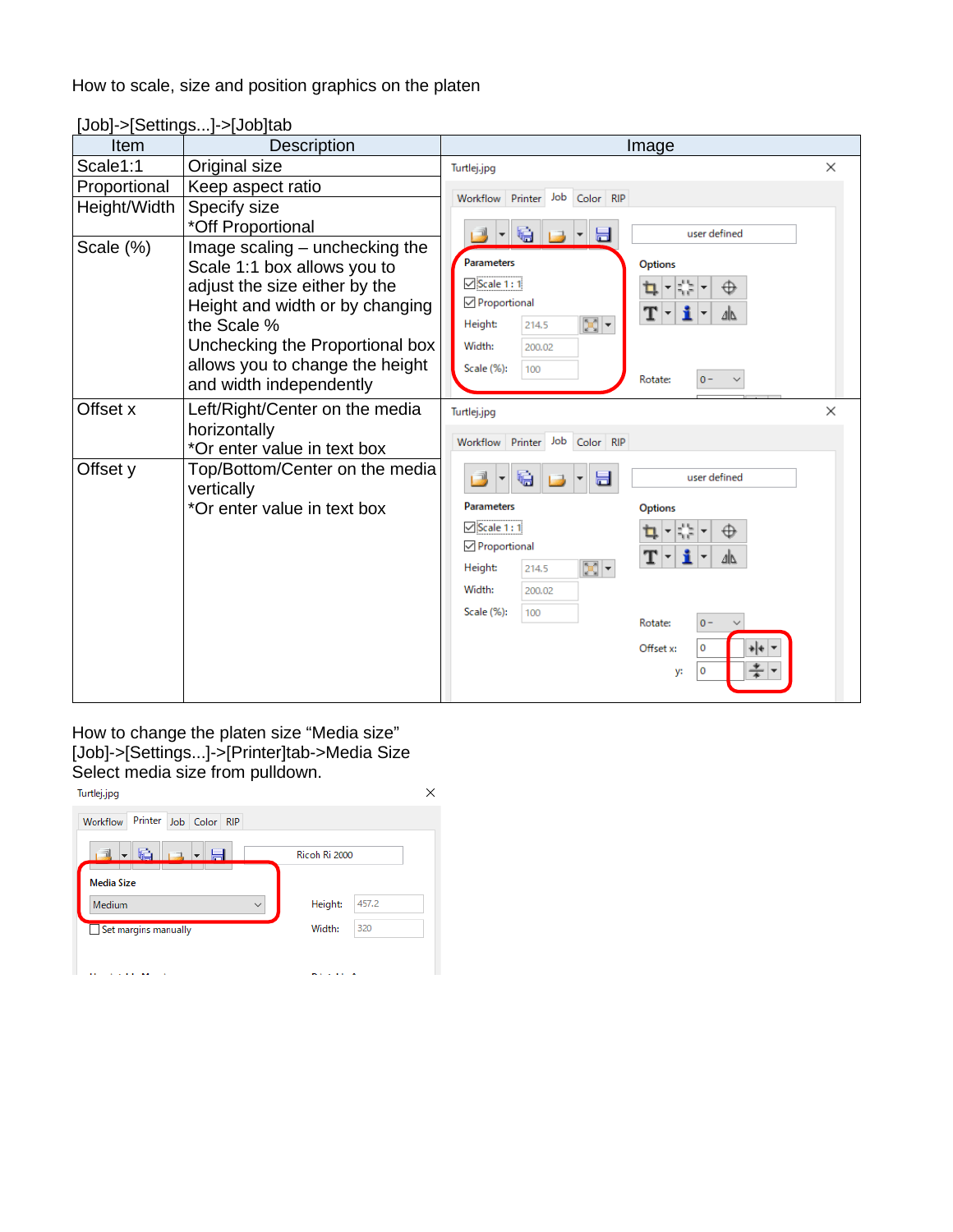Printing a file:

To print drag the job from the bottom left Print que window to the top left window or Right click on the job and select print.

| Status                 | Job                                         | Size                                  | C., File S, MIM |              |                              |   |  |  |
|------------------------|---------------------------------------------|---------------------------------------|-----------------|--------------|------------------------------|---|--|--|
|                        |                                             |                                       |                 |              |                              |   |  |  |
|                        |                                             |                                       |                 |              |                              |   |  |  |
|                        |                                             |                                       |                 |              |                              |   |  |  |
|                        |                                             |                                       |                 |              |                              |   |  |  |
|                        |                                             |                                       |                 |              |                              |   |  |  |
|                        |                                             |                                       |                 |              |                              |   |  |  |
|                        |                                             |                                       |                 |              |                              |   |  |  |
| 围                      |                                             |                                       |                 |              |                              |   |  |  |
|                        |                                             |                                       |                 |              |                              |   |  |  |
| <b>Status</b>          | Job                                         | Size                                  | C., File S, MIM |              |                              |   |  |  |
|                        |                                             |                                       |                 |              |                              |   |  |  |
|                        |                                             |                                       |                 |              |                              |   |  |  |
|                        |                                             |                                       |                 |              |                              |   |  |  |
|                        |                                             |                                       |                 |              |                              |   |  |  |
|                        |                                             |                                       |                 |              |                              |   |  |  |
|                        |                                             |                                       |                 |              |                              |   |  |  |
|                        |                                             |                                       |                 |              |                              |   |  |  |
|                        |                                             |                                       |                 |              |                              |   |  |  |
|                        |                                             |                                       |                 |              |                              |   |  |  |
| ▼<br><b>AND</b>        |                                             |                                       |                 |              |                              | 缈 |  |  |
| Status                 | Job                                         | Size                                  | C. File S       |              | <b>MIM</b>                   |   |  |  |
|                        | <b>De Reine nextgen.</b> Ing                | $8.750 \times 11.71$                  |                 |              | 11.97 MB black / Ri1000_typi |   |  |  |
| WRI                    | Turtle.jpg                                  | 12.875 x 12 1                         |                 |              | 24.23 MB Black-Garment / R   |   |  |  |
| <b>Company Company</b> | Front.jpeg<br>> < frida (Paraguay Test).jpg | $1.875 \times 3.511$<br>15.000 x 12 1 |                 | 5.97 MB None | 28.23 MB Black-Garment / R   |   |  |  |